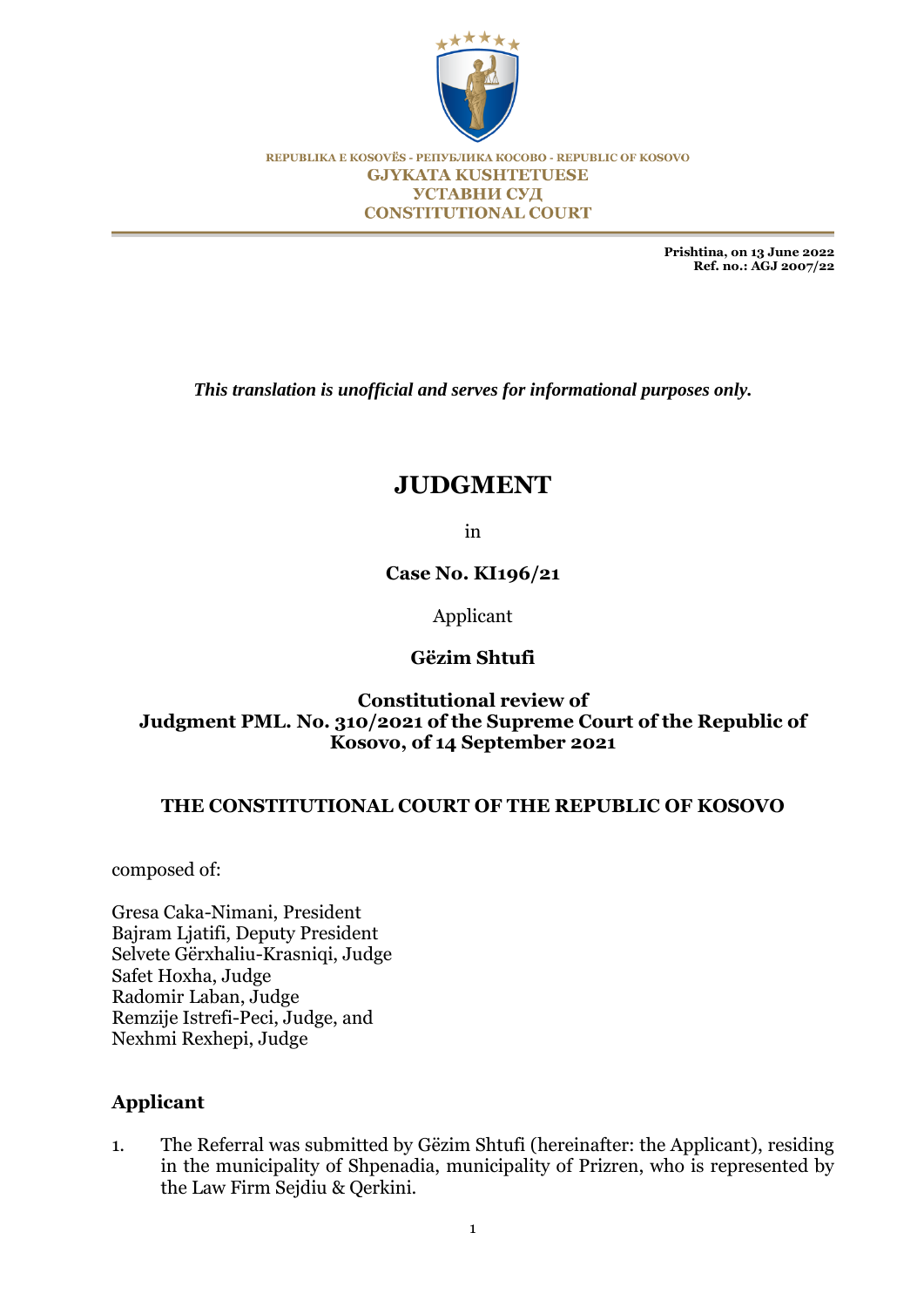# **Challenged decision**

2. The Applicant challenges constitutionality of Judgment [PML. No. 310/2021] of the Supreme Court of the Republic of Kosovo of 14 September 2021 (hereinafter: the Supreme Court).

## **Subject matter**

- 3. The subject matter is the constitutional review of the challenged Judgment of the Supreme Court, which has allegedly violated the Applicant's rights guaranteed by Article 31 [Right to Fair and Impartial Trial] of the Constitution in conjunction with Article 6.1 (Right to a fair trial) of the European Convention on Human Rights (hereinafter: the ECHR).
- 4. The Applicant also requests the Constitutional Court of the Republic of Kosovo (hereinafter: the Court) to impose an interim measure to suspend the execution of the sentence of effective imprisonment, imposed by Judgment PAKR. no. 179/221 of the Court of Appeals and upheld by the challenged Judgment [PML. no. 310/2021] of the Supreme Court, of 14 September 2021, pending a decision on this Referral.

## **Legal basis**

5. The Referral is based on paragraphs 1 and 7 of Article 113 [Jurisdiction and Authorized Parties], paragraph 2 of Article 116 [Legal Effect of Decisions] of the Constitution, Articles 22 [Processing Referrals], 27 (Interim Measures] and 47 [Individual Requests] of Law No. 03/L-121 on the Constitutional Court of the Republic of Kosovo (hereinafter: the Law) and Rule 32 [Filing of Referrals and Replies] of the Rules of Procedure of the Constitutional Court of the Republic of Kosovo (hereinafter: the Rules of Procedure).

## **Proceedings before the Court**

- 6. On 2 November 2021, the Referral was submitted to the Court.
- 7. On 5 November 2021, the Court notified the Applicant's representative and the Supreme Court about the registration of Referral KI196/21.
- 8. On 8 November 2021, the President of the Court, appointed Judge Safet Hoxha as Judge Rapporteur and the Review Panel composed of Judges: Radomir Laban (Presiding), Remzije Istrefi-Peci and Nexhmi Rexhepi (members).
- 9. On 11 January and 25 April 2022, the Applicant's authorized representative requested that the request for an interim measure be considered urgently.
- 10. On 26 May 2021, the Review Panel considered the report of the Judge Rapporteur and unanimously recommended to the Court to declare the Referral admissible. On the same date, the Court unanimously found that Judgment [PML. no. 310/2021] of 14 September 2021i of the Supreme Court, is not in compliance with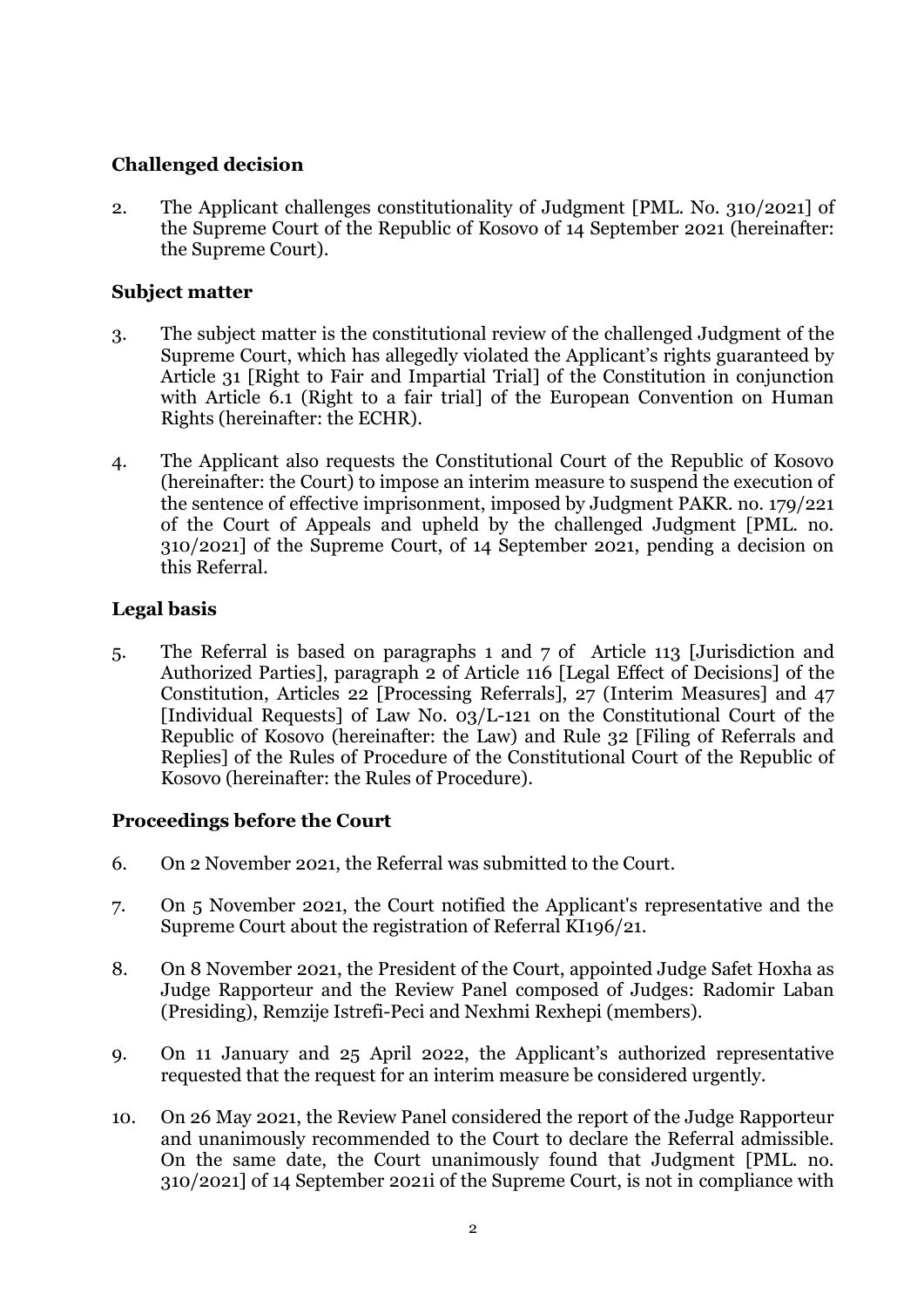Article 31 [Right to Fair and Impartial Trial] of the Constitution in conjunction with Article 6.1 (Right to a fair trial) of the ECHR.

# **Summary of facts of the case**

- 11. On 20 February 2015, the Basic Prosecution in Prizren filed indictment PP. no. 3063/2013 against the Applicant and two other persons S.D. and Z. Th., all from the Municipality of Prizren, for the criminal offense of "*threat*" under Article 185, paragraph 1 of the Criminal Code of the Republic of Kosovo (hereinafter: CCRK).
- 12. On 19 June 2015, the Basic Court in Prizren, by Judgment [P. no. 333/15], rejected the indictment filed against the Applicant and the accused, because the prosecutor of the case before the end of the trial of the case had withdrawn from the indictment, because in the main hearing the injured party L. Sh. withdrew further criminal prosecution, against the accused, stating that with the latter "*I have reached the language of reconciliation and understanding*".
- 13. On 9 December 2016, the Basic Prosecution in Prizren, Department for Serious Crimes (hereinafter: the Basic Prosecution), filed the indictment [PP. no. 274.2015] against K. D., on the grounds of suspicion of committing the criminal offense of "*usury*" under Article 343, paragraph 3, in conjunction with paragraph 1 of the CCRK, K.B., on the grounds of suspicion of committing the criminal offense of "*usury in aid*" under Article 343, paragraph 3, in conjunction with paragraph 33 of the CCRK, and the Applicant this time on the grounds of suspicion of committing the criminal offense of "*extortion*" under Article 340, paragraph 2, in conjunction with paragraph 1 of the CCRK and the criminal offense of "*unauthorized ownership, control or possession of weapons*" under Article 374, paragraph 1 of the CCRK. All the accused are from the Municipality of Prizren.
- 14. On 21 September 2017, the Basic Court in Prizren (hereinafter: the Basic Court), by Judgment P. no. 224/16, i) acquitted the Applicant from the indictment for the criminal offense of "*extortion*" under Article 340 , paragraph 2, in conjunction with paragraph 1 of the CCRK, while ii) found him guilty of the criminal offense of "*unauthorized ownership, control or possession of weapons*" under Article 374, paragraph 1 of the CCRK, sentenced to a fine in the amount of 2500 euro. With regard to the criminal offense of "*extortion*", the court in question found that the Applicant by Judgment [P. no. 333/15] of 19 June 2015 for this criminal offense had previously been acquitted of all counts of the indictment, and that based on Article 34 of the Constitution "*no one may be tried more than once for the same offense*".
- 15. The Applicant and the Basic Prosecution filed an appeal against the above Judgment, the Applicant on the grounds of essential violations of the provisions of criminal procedure, incomplete and erroneous determination of factual situation, violation of criminal law and decision on criminal sanction. Whereas, the Basic Prosecution for the acquittal part of the Judgment, due to the essential violations of the provisions of the criminal procedure and in relation to the criminal sanction.
- 16. On 26 December 2017, the Court of Appeals, by Decision PAKR. no. 541/2017, i) rejected the Applicant's appeal regarding finding him guilty of the criminal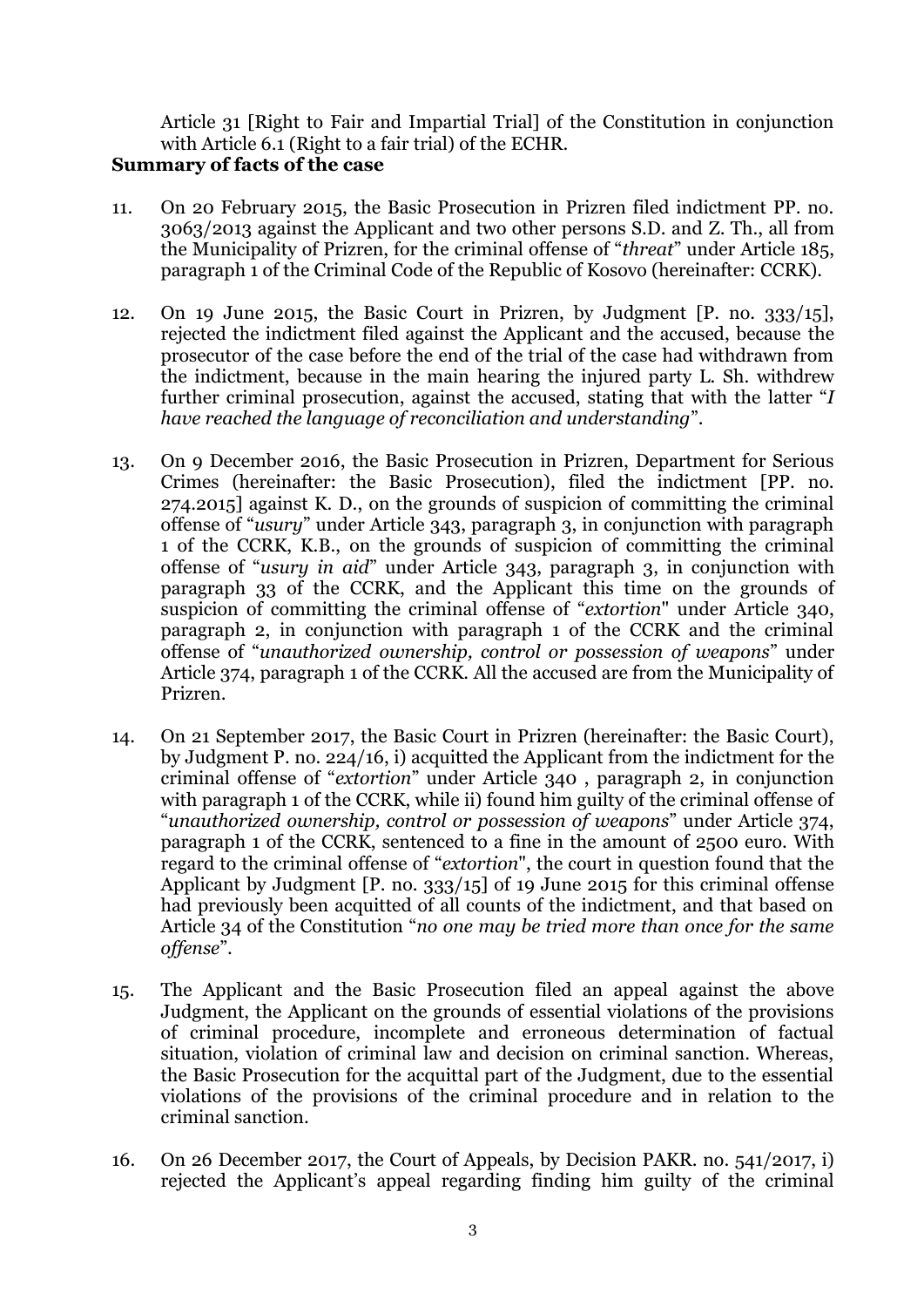offense of "*unauthorized ownership, control or possession of weapons*", upholding in this part the Judgment [P. no. 224/16] of the Basic Court, while regarding the acquittal of the indictment for the criminal offense of "*extortion*", annulled the Judgment [P. no. 224/16] of the Basic Court, remanding the latter to the retrial in the presence of the latter, on the grounds that: *"the finding of the Court* (the Basic Court) *is erroneous when it concluded that the accused Gëzim Shtufi was tried once for the same criminal matter, if we refer to the Judgment of the Basic Court in Prizren, P. nr. 333/15, of 19.02.2015 and we make the analysis and comparison in this criminal case, the time of committing the criminal offense is not the same, the amount of debt or loan taken is not the same, and the disproportionate benefit is not mentioned, so we are not dealing with an adjudicated case although the injured party and the accused are the same".* The presiding judge of the review panel in this decision-making was judge M.M).

#### *Remanding the case for retrial (first time)*

- 17. On 18 April 2018, the Basic Court, by Judgment P. no. 2/2018, again rejected the indictment filed against the Applicant for the criminal offense of "*extortion*", arguing that this case was adjudicated once and that the same became *res judicata* by Judgment [P. no. 333/15] of 19 June 2015 and that the same person can not be tried again for the same criminal offense.
- 18. The Basic Prosecution filed an appeal against the above Judgment *"... on the grounds of essential violation of the provisions of the criminal procedure, violation of the criminal law and erroneous and incomplete determination of the factual situation, with the proposal that the Court of Appeals quashes the judgment of the court of first instance and remand the latter for retrial or modify it, in such a way that the accused K.D., K.B., Gëzim Shtufi and A.D. are found guilty by imposing the sentences provided by law".*
- 19. On 9 October 2018, the Court of Appeals, by Decision PAKR. no. 443/2018, annulled the Judgment [P. no. 2/2018] of the Basic Court, of 18 April 2018, remanding the case for retrial to the Basic Court, regarding the rejection of the indictment against the Applicant, in relation to the criminal offense of "*extortion*". By this decision, the Basic Court was ordered to try the case by another panel. In its reasoning, the Court of Appeals, *inter alia*, stated that "*Since the trial panel that adjudicated in the first instance did not comply with the remarks and instructions of the Court of Appeals which are required by law, this panel decided that in the retrial this criminal case should be given to another trial panel".* The presiding judge of the review panel in this decision-making was again judge M.M).

#### *Remanding the case for retrial (second time)*

20. On 21 March 2019, the Basic Court, by Judgment PKR. no. 86/2018, again rejected the indictment filed against the Applicant for the criminal offense of "*extortion*", arguing that we are dealing with adjudicated case *res judicata*, because for this criminal offense there is a final judgment, therefore this circumstance constitutes an obstacle to retrial of this criminal matter, based on the principle *ne bis in idem*.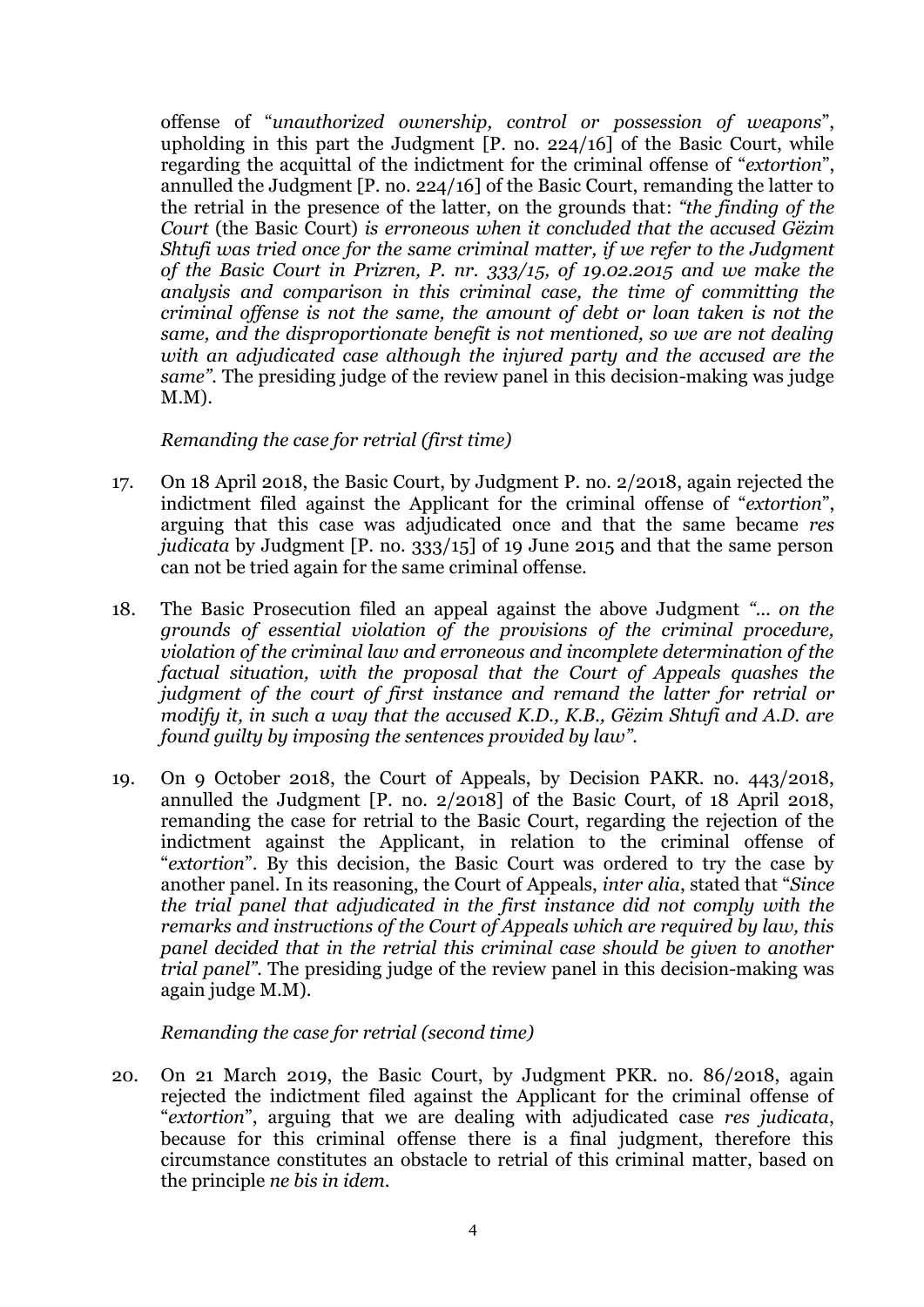- 21. The Basic Prosecution filed again an appeal against the above-mentioned Judgment with the Court of Appeals, on the grounds of essential violations of the provisions of criminal procedure, violation of criminal law and erroneous and incomplete determination of the factual situation, with the proposal that the appealed Judgment be annulled and the case be remanded to the first instance court for retrial.
- 22. On 8 January 2020, the Court of Appeals, by Judgment PAKR. no. 327/2019, annulled the Judgment [PKR. no. 86/2018] of the Basic Court, of 21 March 2019, remanding the case for retrial to the Basic Court, ordering the latter, that this criminal case be tried again by another trial panel. In its reasoning, the Court of Appeals stated that:*"... as to the question of whether it is an adjudicated matter or not, the assessment of the court of first instance that it is the same case, which has been decided by a final decision of the Basic Court is ungrounded- ..., because, according to the case file, the previous case ended in June 2015, while the injured party after the end of this case went to the police and reported the case that the accused is still threatening and requesting money from the injured party, where regarding the facts and circumstances in question he gave a detailed statement and always found that there is talk about the case after June 2015".*

*Remanding the case for retrial (third time)*

- 23. On 12 January 2021, the Basic Court, by Judgment PKR. no. 3/2020, found the Applicant and the other three accused guilty of committing the criminal offense under Article 267.2, in conjunction with paragraph 1 of the CCRK, imposing on him the suspended imprisonment sentence of 1 (one) year. In its reasoning, the Basic Court emphasized that in the present case we are not dealing with adjudicated cases, since according to the indictment the subject of review was not identical with the subject of review in Judgment P. no. 333/15, of 19 June 2015, which the Applicant refers to.
- 24. Against the abovementioned Judgment, the Basic Prosecution filed an appeal with the Court of Appeals, regarding the decision on the criminal sanction, pursuant to Article 387, paragraphs 1 and 2 of the CCRK, proposing that: *"The Court of Appeals should modify the appealed judgment regarding the decision on the sentence so that the accused K.D., due to the criminal offense Contract of disproportionate benefit under Article 270 of CCRK, to impose an imprisonment sentence or a higher fine, the accused K.B, due to the criminal offense of Contracting disproportionate benefit in assistance under Article 270, in conjunction with Article 25 of the CCRK, to impose a sentence of imprisonment or a higher fine, the accused Gëzim Shtufi* (Applicant), *due to the criminal offense Extortion under Article 267, par.2 in conjunction with par. 1 of the CCRK, to impose an effective imprisonment sentence, the accused A.D, due to the criminal offense Extortion under Article 340, paragraph 2 in conjunction with paragraph 1 of the CCRK, to impose an imprisonment sentence or punishment with higher fine".*
- 25. On 7 May 2021, the Appellate Prosecution, by submission [PPA/Lno. 185/21], proposed that the appeal of the Basic Prosecution be approved as grounded, to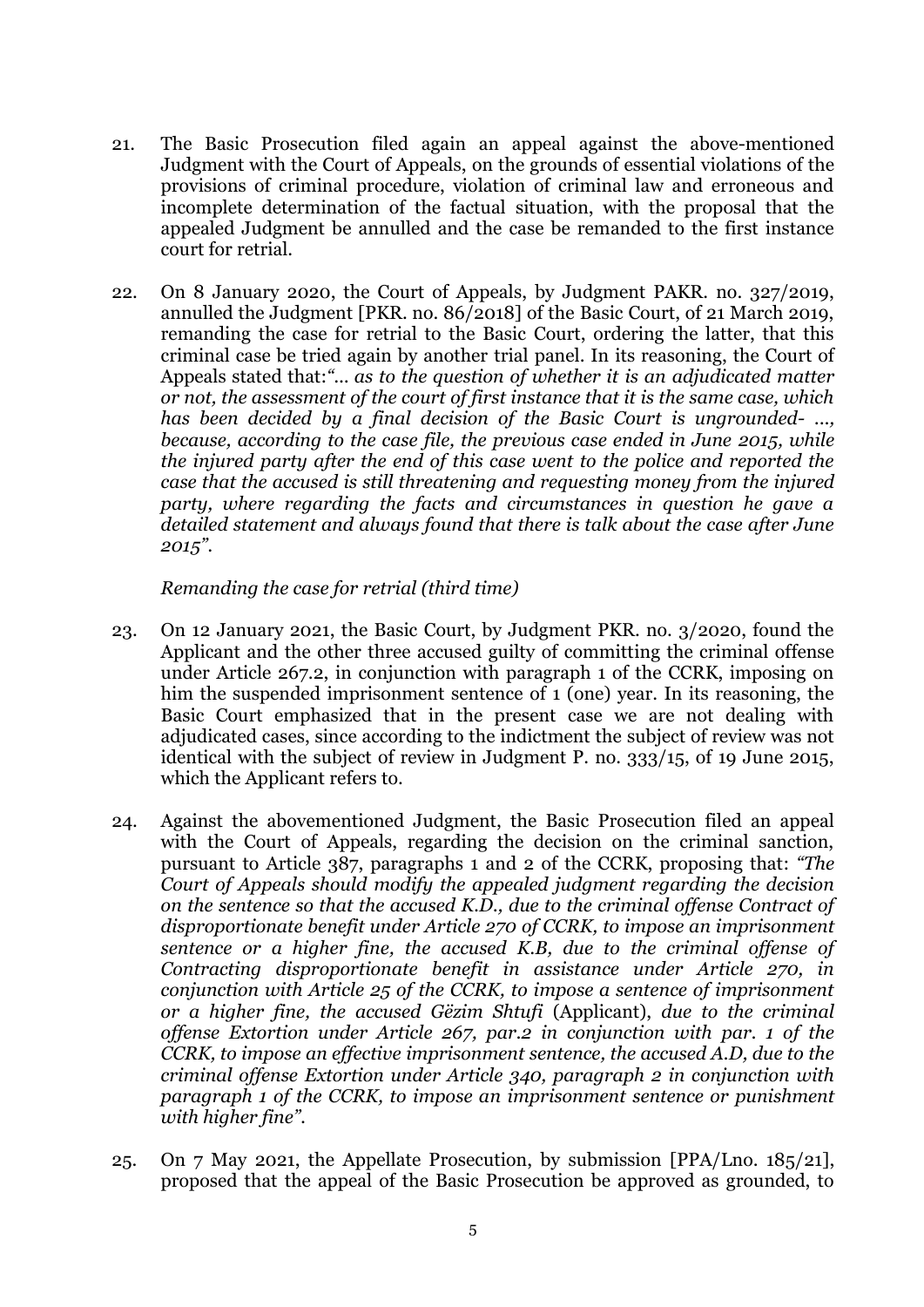modify the appealed judgment and the accused K. D., K. B. and A.D., br imposed imprisonment sentence or higher fines, while the accused Gëzim Shtufi be sentenced to effective imprisonment.

- 26. The Applicant, through his defense, filed a response to appeal with the Court of Appeals against the proposal of the Basic Prosecution to impose more severe sentence, requesting that such a proposal be rejected as ungrounded.
- 27. On 14 June 2021, the Court of Appeals, deciding on the appeal of the Basic Prosecution and responding to the appeal of the Applicant, by Judgment PAKR. no. 179/2021, modified Judgment [PKR. no. 3/2020] of the Basic Court, of 12 January 2021, only with regard to the decision on the sentence, increasing the suspended sentence of imprisonment from 1 (one) year, to the sentence of effective imprisonment for a period of 3 (three) years. In its reasoning, the Court of Appeals reasoned that the first instance court has given reasons that we are not dealing with an adjudicated case, even though they are the same parties in the procedure, the main action of the accused is different, because in the case which was completed by rejecting judgment, the accused (Applicant) was charged with the criminal offense of "*threat*", while in this case he is accused of the criminal offense of "*extortion"*.
- 28. On 12 July 2021, the Applicant filed a request for protection of legality with the Supreme Court, against Judgment [PAKR. no. 179/2021] of 14 June 2021 of the Court of Appeals, in conjunction with Judgment [PKR. no. 3/2020], of 12 January 2021 of the Basic Court, alleging that the latter were rendered in violation of Article 432, paragraph 1, subparagraph 1.2, in conjunction with Article 384, paragraph 1, point 1.7 and point 1.8, in conjunction with Article 370, paragraph 1, points 6.7 and 8, as well as Article 361 of the CPCRK, reasoning that these violations have also led to the violation of Article 403 of the CPCRK. The Applicant by this legal remedy also requested the postponement of the execution of the effective imprisonment sentence until the Supreme Court renders a decision on merits of the case.
- 29. On 14 September 2021, the Supreme Court, acting upon the request for protection of legality filed by the Applicant, by Judgment PML. no. 310/2021, rejected as ungrounded the request for protection of legality, filed against Judgment [PAKR. no. 179/2021] of the Court of Appeals in conjunction with Judgment [PKR. no. 3/2020] of the Basic Court in Prizren, of 12 January 2021, thus upholding the judgments of the lower instances as fair and based on law, both in terms of the application of criminal law and the application of essential provisions of procedural law. In this decision-making part of the Review Panel was Judge M.M.

#### **Applicant's allegations**

30. The Applicant alleges that the Supreme Court by Judgment [PML. no. 310/2021] of 14 September 2021, has violated his fundamental rights and freedoms guaranteed by Article 31 [Right to Fair and Impartial Trial] of the Constitution, in conjunction with Article 6 (Right to a fair trial) of the ECHR, as a result of the violation of **(i)** the impartiality of the court and **(ii)** the right to a reasoned court decision.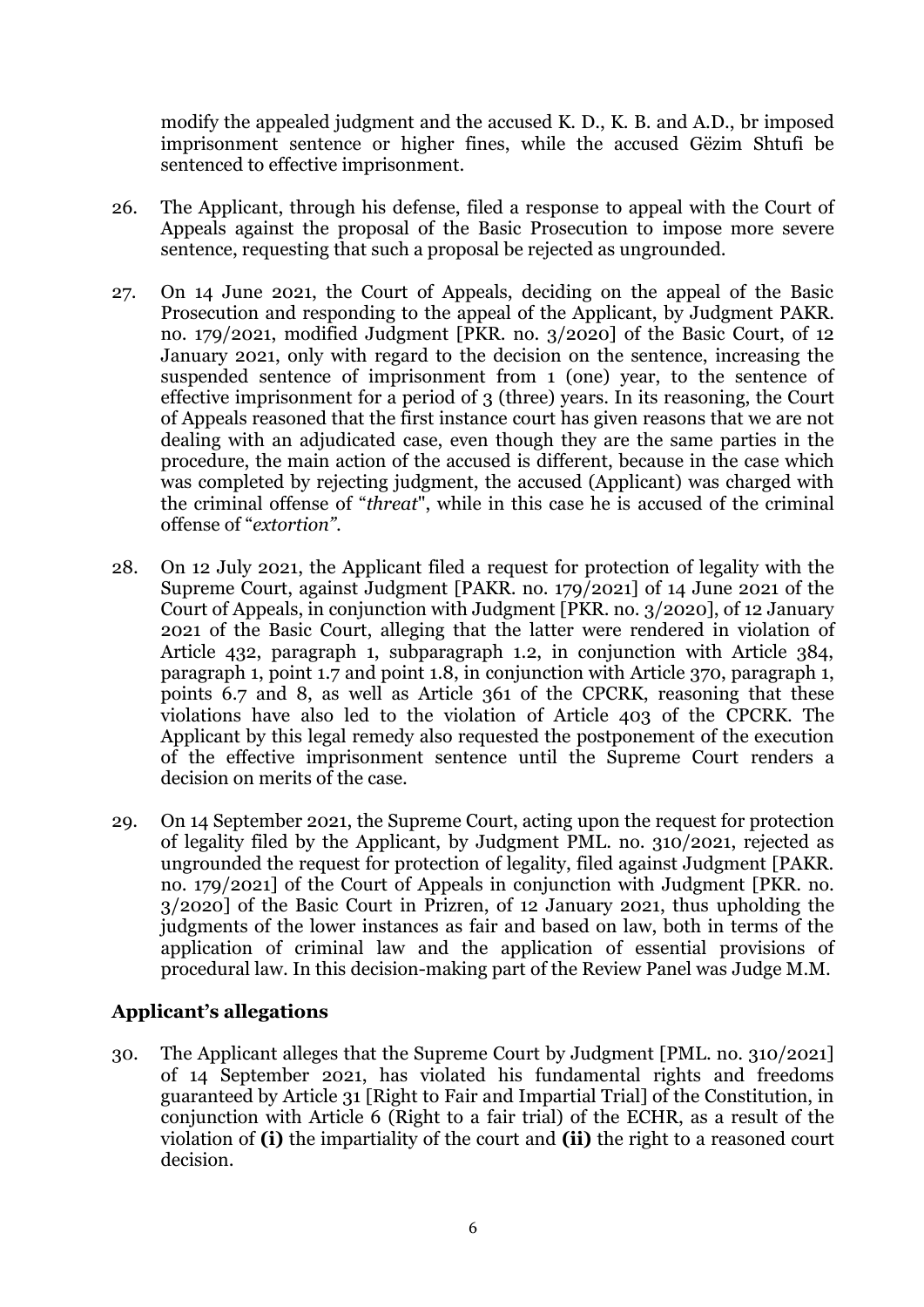## *i. Allegations regarding the "impartiality of the court"*

- 31. With respect to this allegation, the Applicant reasons that in the trial of his criminal case, Judge M.M. participated three times, and at two different instances of the court, first as presiding judge in the Court of Appeals in Judgment [PAKR. no. 541/2017], of 26 December 2017; secondly also as presiding judge of the panel in Judgment [PAKR. no. 443/2018] of 9 October 2018; and thirdly as a member of the panel in the Supreme Court in the challenged Judgment [PML. no. 310/2021], of 14 September 2021, actions which according to the Applicant make the challenged Judgment not in compliance with the requirements of the "the right to a fair and impartial trial".
- 32. In support of this allegation, the Applicant referred to the case law of the ECtHR and the Court, in particular joint cases KI187/18 and KI11/19, Judgment of 29 July 2019, as well as the relevant provisions of the CPCRK- governing the issue of recusal of judges in the regular proceedings.
- 33. The Applicant further reasons that *"one of the fundamental guarantees provided by Article 31 of the Constitution [Right to Fair and Impartial Trial], in conjunction with Article 6 of the ECHR, is a trial by an impartial court. This procedural guarantee is clearly sanctioned in Article 39 of the CPC. The jurisprudence of the ECtHR, which has been strictly applied by the Constitutional Court of the Republic of Kosovo, clearly states that the participation of the same judge in decision-making of the court in two different instances, when deciding on the merits of the case, constitutes a violation of the principle of impartiality of the court ("functional impartiality"). This violation becomes even more serious in criminal cases, when the Applicants are found guilty and sentenced to imprisonment. Such a situation arises in this case therefore - moreover when in this case the same judge has participated in 3 court decision-making of the criminal case of the Applicant and that twice in the Court of Appeals, as the presiding judge and once in the Supreme Court. Therefore, Judgment PML. 310/2021 of the Supreme Court, of 14.09.2021, represents a flagrant violation of Article 31 of the Constitution and Article 39 of the CPC".*
	- **ii.** *Allegations regarding the violation of the right to a "reasoned court decision"*
- 34. With respect to this allegation, the Applicant states: *"...one of the main contested issues throughout the criminal proceedings in this case was whether we had an adjudicated case, namely whether the case should be resolved according to the principle res judicata and ne bis in idem. The Basic Court in Prizren, three times rejected the request against Gëzim Shtufi, the Applicant in this case, with the strong argument that we are dealing with an adjudicated case. The Basic Court in Prizren has supported with clear and consistent elaborations its finding that there has already been a court decision of 2015 that has become final, regarding the actions for which the Basic Prosecution in Prizren accused the Applicant. But, despite the consistent arguments of the Basic Court, the Court of Appeals three times, in an persistent manner, quashed the judgments of the Basic Court and remanded the case for retrial, precisely because of the erroneous interpretation of the application of res judicata and ne bis in idem principles*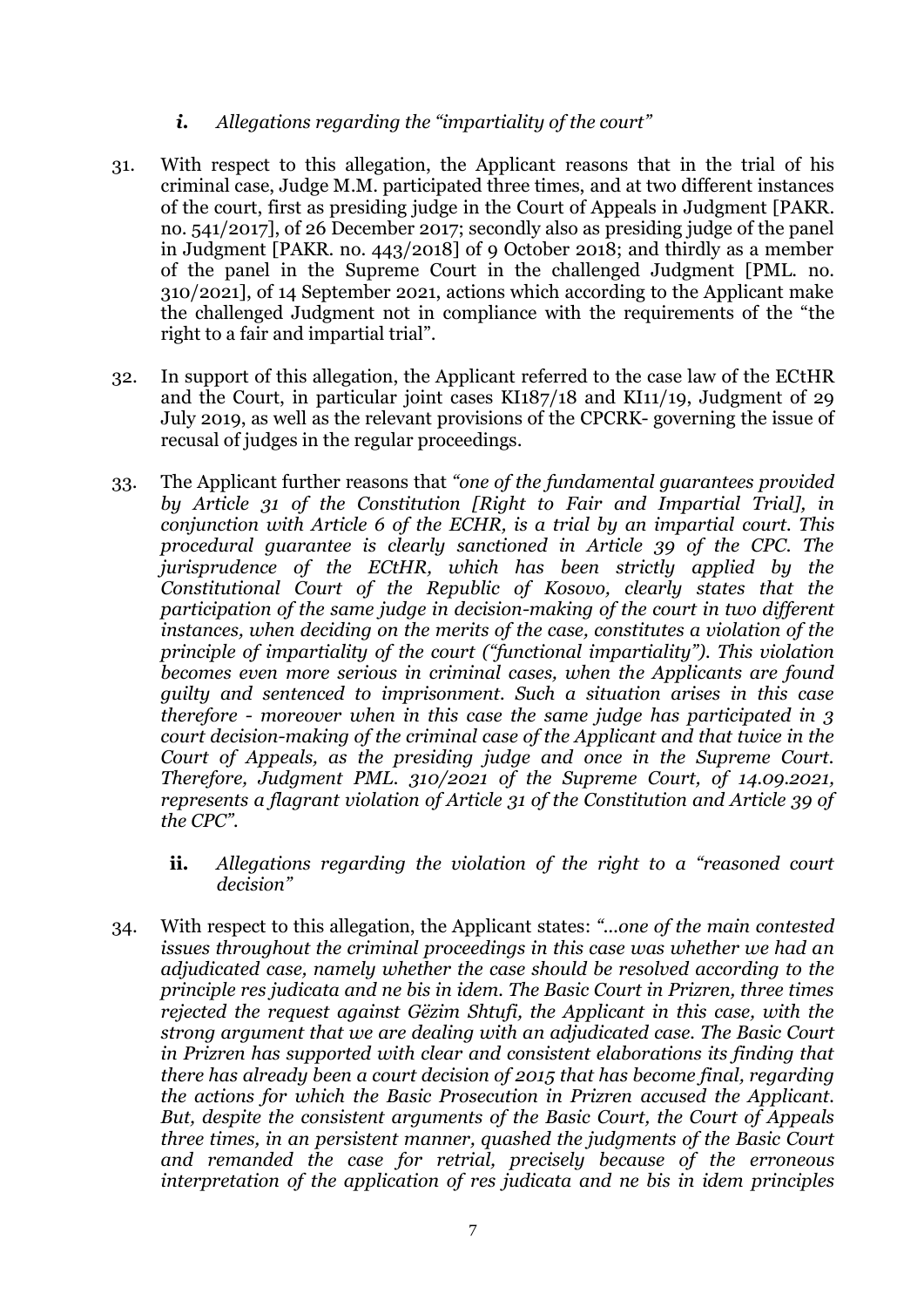*committed by the Court of Appeals. Following this unusual persistence of the Court of Appeals, the Basic Court changed its interpretation that it had pursued in three consecutive judgments, finding the Applicant guilty. Furthermore, following the appeal filed by the Applicant and the Prosecutor of the Basic Prosecution, the Court of Appeals modified the Judgment of the Basic Court only in terms of the length of the sentence, increasing the sentence against the Applicant (from suspended imprisonment sentence to three years of effective imprisonment)".*

- 35. The Applicant further states: "... *that he addressed the Supreme Court with a request for revision and that with two basic allegations, one of which was that the Court of Appeals and the Basic Court by the decisions which found the Applicant guilty and convicted him, violated the principle of the adjudicated case (res judicata) and the principle ne bis in idem (which prohibits the conduct of court processes twice for the same case). The Supreme Court, by Judgment PML. 310/2021, which is challenged by this Referral, has not addressed this allegation of the Applicant by any single word. This was not only one of the two main allegations of the request for protection of legality, but, as is very clear, this has been one of the main issues throughout the criminal proceedings against the Applicant. The Supreme Court, being clear that this was the main issue of the criminal proceedings against the Applicant, has committed a serious violation of its obligation to hear carefully to the parties, to weigh their claims and arguments and to justify its decisions. Furthermore, in its Judgment, the Supreme Court itself first notes that the Applicant has raised the issue of the principle res judicata and cites, in summary form, the Applicant's arguments in this regard. Mentioning the fact that the Applicant in the request for protection of legality has raised allegations that the principle res judicata has been violated and, on the other hand, the complete disregard of this allegation in the reasoning of the Judgment renders the challenged Judgment of the Supreme Court contrary to the right to a reasoned court decision and the principle of the heard party, which are essential procedural guarantees of Article 31 of the Constitution. Add to this the fact that one of the judges of the panel of the Supreme Court had participated in the rendering of judgments against the Applicant in the same case and the Court of Appeals, which raises the suspicion that the Supreme Court had no arguments to justify the erroneous interpretations of the Court of Appeals regarding the application of the principle res judicata in the present case.*
- 36. In sum, the Applicant adds that *"The standard of the reasoned court decision, in relation to the principle of the heard party, as a fundamental guarantee of the right to a fair and impartial trial, is violated when the courts do not address the main allegations of the parties to the proceedings. Judgment PML. 310/2021 of the Supreme Court of 14.09.2021 failed to meet the standard of a reasoned court decision. This is because that Judgment has disregarded in entirety the Applicant's main allegation, filed in the request for protection of legality, that in his case the principle res judicata had been violated."*
- 37. Finally, the Applicant requests the Court to: declare the Referral admissible; to impose the interim measure and suspend the execution of Judgment PML. no. 310/2021 of the Supreme Court of 14 September 2021, as well as Judgment PAKR. no. 179/21 of the Court of Appeals, in conjunction with Judgment PKR. no.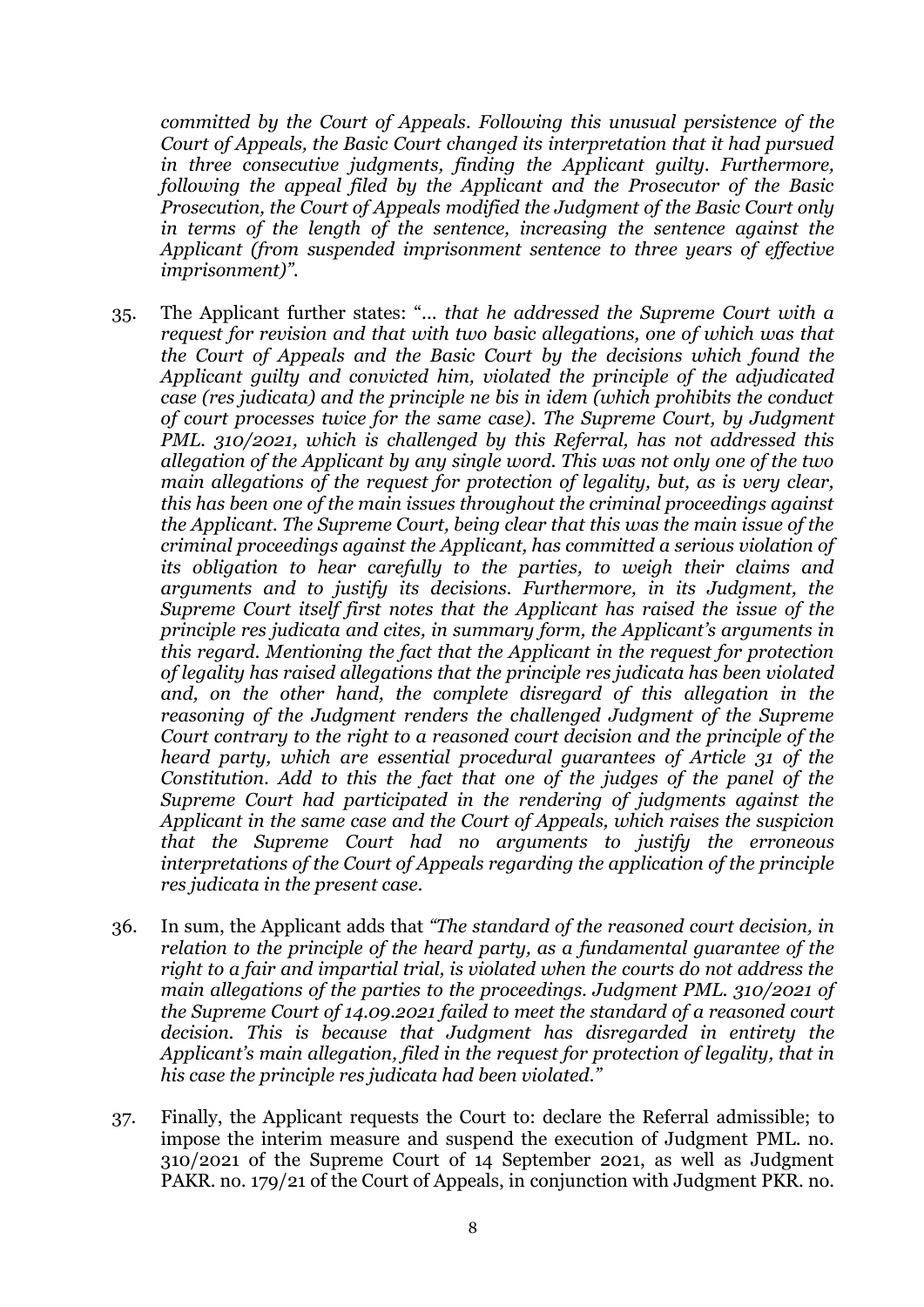3/2020 of the Basic Court in Prizren; to find that Judgment PML. no. 310/2021 of the Supreme Court of Kosovo of 14 September 2021 has violated the Applicant's rights guaranteed by Articles 31 of the Constitution; and to annul Judgment PML. no. 310/2021 of the Supreme Court and remand the case for retrial.

#### **Request for interim measure**

38. The Applicant requested the Court to impose an interim measure, noting that violations of Article 31 of the Constitution [Right to Fair and Impartial Trial], in conjunction with Article 6 of the ECHR, are evident in this case and strongly substantiated in this constitutional referral. Thus, the request is *prima facie* justified and, if the current practice of the Constitutional Court is followed, the constitutional violation in this case is evident. Second, if the Applicant were sent to serve a sentence, he could suffer irreparable harm. This is because he suffers from a serious heart disease and by the Medical Commission at the University Clinical Center of Kosovo he was suggested to be treated abroad (because his disease cannot be cured in Kosovo). As stated in the case file, the issue of the Applicant's health condition was also raised during the hearings before the regular courts. Also, the serious illness suffered by the Applicant is certified by the certificate of the UCCK Medical Commission, which is attached to this referral. Therefore, the imposition of an interim measure would avoid the possible fatal and irreparable consequences on the health of the Applicant, who will suffer if the execution of the challenged judgments begins and he is sent to serve his sentence. In this regard, it should be taken into account that the Applicant is a spouse, breadwinner and parent of several children. Furthermore, it should be noted that the declaration as unconstitutional of the challenged Judgment of the Supreme Court (PML. no. 310/2021), may result in the remand of the case for retrial. All the cited arguments strongly justify the approval of the request for an interim measure and the suspension of the execution of the mentioned judgments.

#### **Relevant constitutional and legal provisions**

#### **The Constitution of the Republic of Kosovo**

#### **Article 31 [Right to Fair and Impartial Trial]**

*1. Everyone shall be guaranteed equal protection of rights in the proceedings before courts, other state authorities and holders of public powers.* 

*2. Everyone is entitled to a fair and impartial public hearing as to the determination of one's rights and obligations or as to any criminal charges within a reasonable time by an independent and impartial tribunal established by law.* 

*3. Trials shall be open to the public except in limited circumstances in which the court determines that in the interest of justice the public or the media should be excluded because their presence would endanger public order, national security, the interests of minors or the privacy of parties in the process in accordance with law.*

*4. Everyone charged with a criminal offense has the right to examine witnesses and to obtain the obligatory attendance of witnesses, experts and other persons who may clarify the evidence.*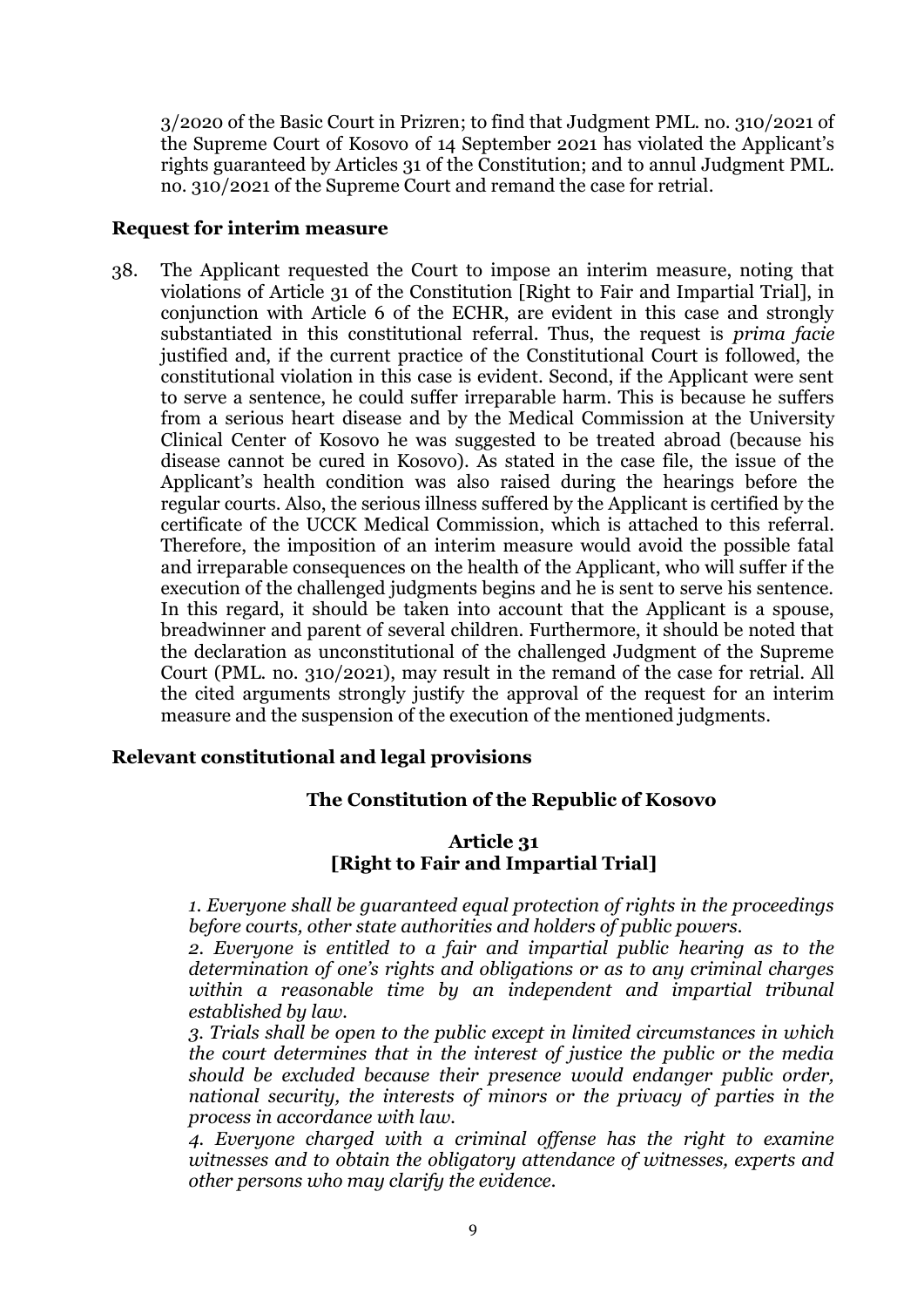*5. Everyone charged with a criminal offense is presumed innocent until proven guilty according to law.*

## **European Convention on Human Rights**

## **Article 6 (Right to a fair trial)**

*1. In the determination of his civil rights and obligations or of any criminal charge against him, everyone is entitled to a fair and public hearing within a reasonable time by an independent and impartial tribunal established by law. Judgment shall be pronounced publicly but the press and public may be excluded from all or part of the trial in the interests of morals, public order or national security in a democratic society, where the interests of juveniles or the protection of the private life of the parties so require, or to the extent strictly necessary in the opinion of the court in special circumstances where publicity would prejudice the interests of justice.*

*2. Everyone charged with a criminal offence shall be presumed innocent until proved guilty according to law*.*.* 

## **Criminal Procedure Code of the Republic of Kosovo**

#### **Article 39 Bases for Disqualification of Judges**

*[...]*

*3. "A judge shall be excluded as the single trial judge, presiding trial judge, a member of the trial panel, a member of the appellate panel or Supreme Court panel if he or she has participated in previous proceedings in the same criminal case, except for a judge serving on a special investigative opportunity panel. However, a judge shall not be excluded where he or she has only been involved in previous proceedings in the same criminal case as a member of a review panel".*

# *[...]*

## **Admissibility of the Referral**

- 39. The Court first examines whether the Applicant has fulfilled the admissibility requirements established in the Constitution, and further specified in the Law and the Rules of Procedure.
- 40. In this respect, the Court refers to paragraphs 1 and 7 of Article 113 [Jurisdiction and Authorized Parties], and paragraph 2 of Article 116 [Legal Effects of Decisions] of the Constitution, which establish:

#### Article 113 [Jurisdiction and Authorized Parties]

*"1. The Constitutional Court decides only on matters referred to the court in a legal manner by authorized parties.*

*[...]*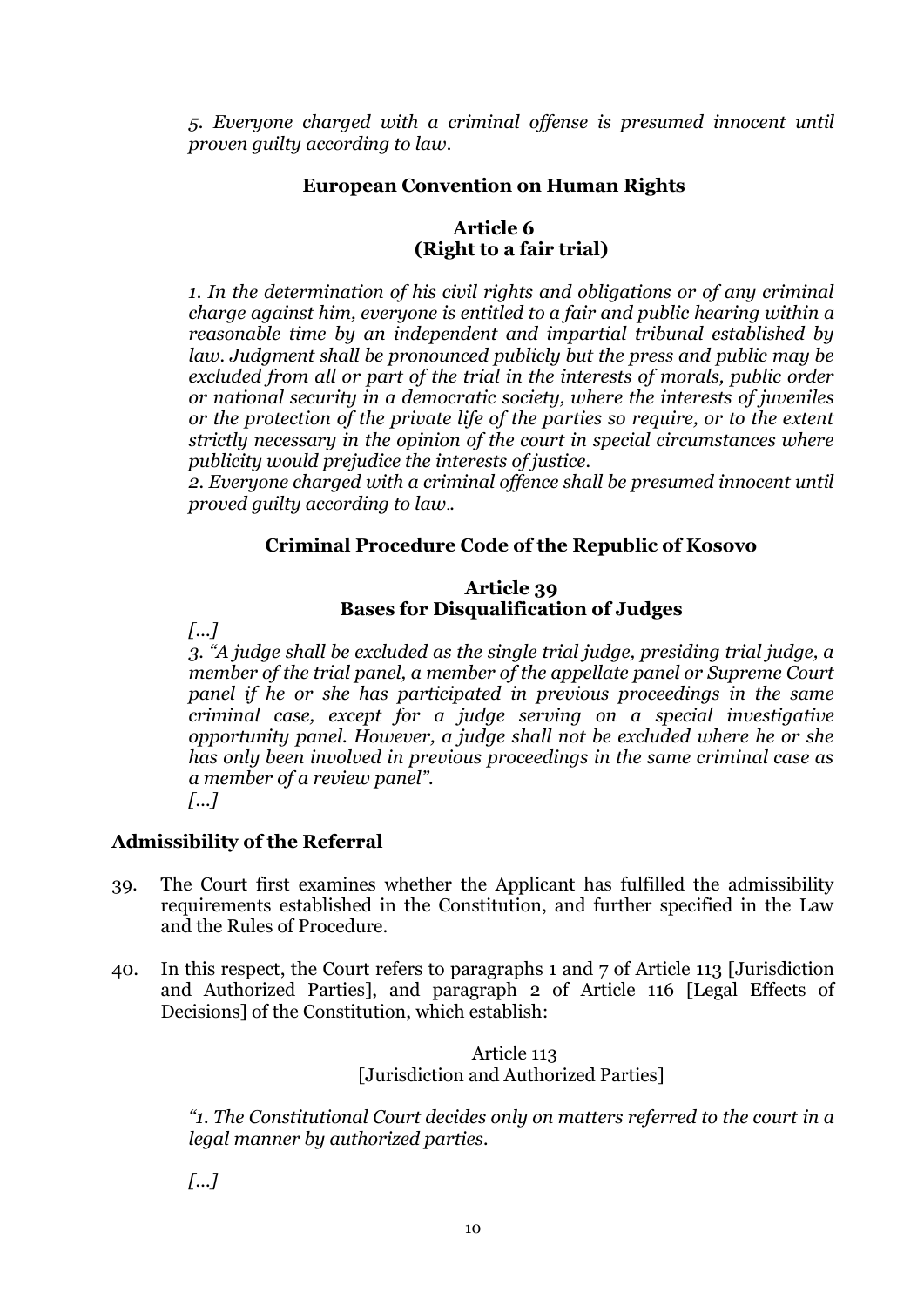*7. Individuals are authorized to refer violations by public authorities of their individual rights and freedoms guaranteed by the Constitution, but only after exhaustion of all legal remedies provided by law".*

*[...]*

#### Article 116 [Legal Effect of Decisions]

*[...]*

*2. While a proceeding is pending before the Constitutional Court, the Court may temporarily suspend the contested action or law until the Court renders a decision if the Court finds that application of the contested action or law would result in unrecoverable damages. [...]"*

41. The Court further examines whether the Applicant has met the admissibility requirements as established in the Law, namely Articles 47, 48 and 49 of the Law, which stipulate:

## Article 47 (Individual Requests)

*"1. Every individual is entitled to request from the Constitutional Court legal protection when he considers that his/ her individual rights and freedoms guaranteed by the Constitution are violated by a public authority. 2. The individual may submit the referral in question only after he/she has exhausted all the legal remedies provided by the law."*

## Article 48 [Accuracy of the Referral]

*"In his/her referral, the claimant should accurately clarify what rights and freedoms he/she claims to have been violated and what concrete act of public authority is subject to challenge."* 

## Article 49 [Deadlines]

*"The referral should be submitted within a period of four (4) months. The deadline shall be counted from the day upon which the claimant has been served with a court decision. In all other cases, the deadline shall be counted from the day when the decision or act is publicly announced...".*

42. Regarding the fulfillment of the abovementioned criteria, the Court considers that the Applicant: i. is an authorized party within the meaning of Article 113.7 of the Constitution; ii. challenges the constitutionality of an act of public authority, namely Judgment PML. no. 310/2021 of the Supreme Court, of 14 September 2021; iii. has exhausted all available legal remedies, within the meaning of Article 113.7 of the Constitution and Article 47.2 of the Law; iv. has clearly specified the rights guaranteed by the Constitution, which he claims to have been violated, as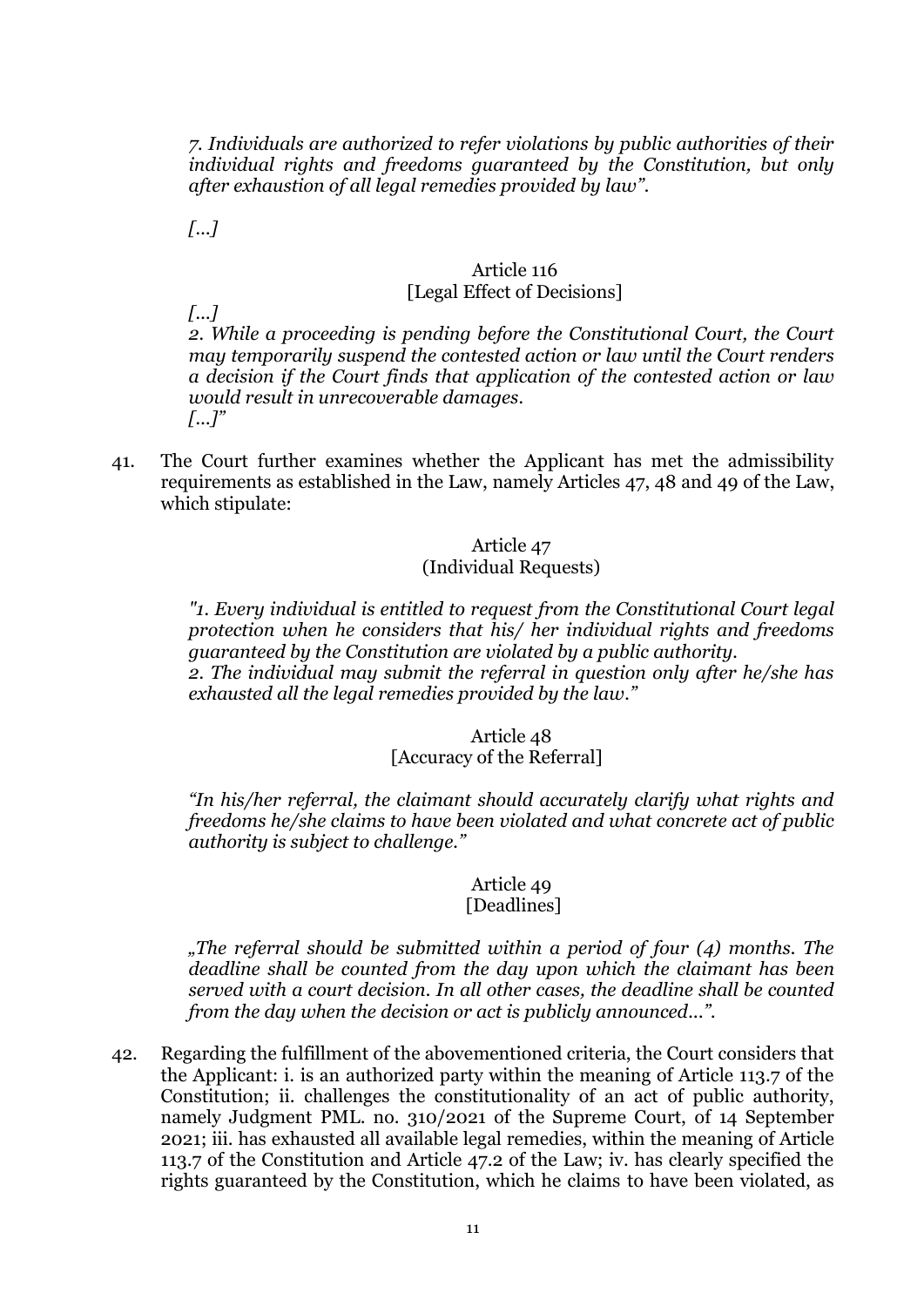provided by Article 48 of the Law; and v. has submitted the referral within the legal deadline of 4 (four) months, as established in Article 49 of the Law.

- 43. In addition, the Court examines whether the Applicant has met the admissibility criteria set out in Rule 39 [Admissibility Criteria], in accordance with provisions (1) (d) and (2) of Rule 39 of the Rules of Procedure, that establish:
	- *(1) "The Court may consider a referral as admissible if:*

*(...)*

*(d) the referral accurately clarifies and adequately sets forth the facts and allegations for violation of constitutional rights or provisions.*

*(2) The Court may consider a referral as inadmissible if the referral is manifestly ill founded because the Applicant has not sufficiently proved and substantiated the claim".*

- 44. The Court considers that the Referral raises serious constitutional allegations and that it is not manifestly ill-founded within the meaning of Rule 39 (2) of the Rules of Procedure.
- 45. Therefore, the Court finds that the Applicant's Referral meets the requirements for assessment on merits.

## **Merits of the Referral**

- 46. In dealing with the merits of this Referral, the Court recalls that by Judgment [P. no. 333/15] of 19 June 2015 of the Basic Court, the Applicant was acquitted of the charge of committing the criminal offense of "threat" under Article 185, paragraph 1 of the CCRK. The Basic Prosecution, against the Applicant for the second time filed the indictment PP. no. 3063/2013 for committing the criminal offense of "extortion" under Article 340.2, in conjunction with paragraph 1 of the CCRK and for the criminal offense of "unauthorized ownership, control or possession of weapons" under Article 374, paragraph 1 of CCRK. The Basic Court, by Judgment P. no. 224/16, acquitted the Applicant of the charge of the criminal offense of "extortion" and found him guilty of the criminal offense of unauthorized ownership, control or unauthorized possession of weapons" and fined him in the amount of 2500 euro. The Court of Appeals, acting upon the appeal of the Basic Prosecution, by Decision PAKR. no. 541/2017, remands the case for retrial to the Basic Court, which by Judgment P. no. 2/2018, rejects again the indictment against the Applicant for the criminal offense of "extortion", referring to the principle *res judicata*. The Court of Appeals, acting upon the appeal of the Basic Prosecution, by Decision PAKR. no. 443/2018, for the second time remands the case for retrial to the Basic Court, which by Judgment P. no. 86/2018, rejects again the indictment against the Applicant, referring to the principle *res judicata* and *ne bis in idem.*
- 47. The Judgment of the Basic Court was again challenged by the Basic Prosecution in the Court of Appeals, which by Decision PAKR. no. 327/2019, remands for the third time the case for retrial to the Basic Court, and the latter by Judgment PKR.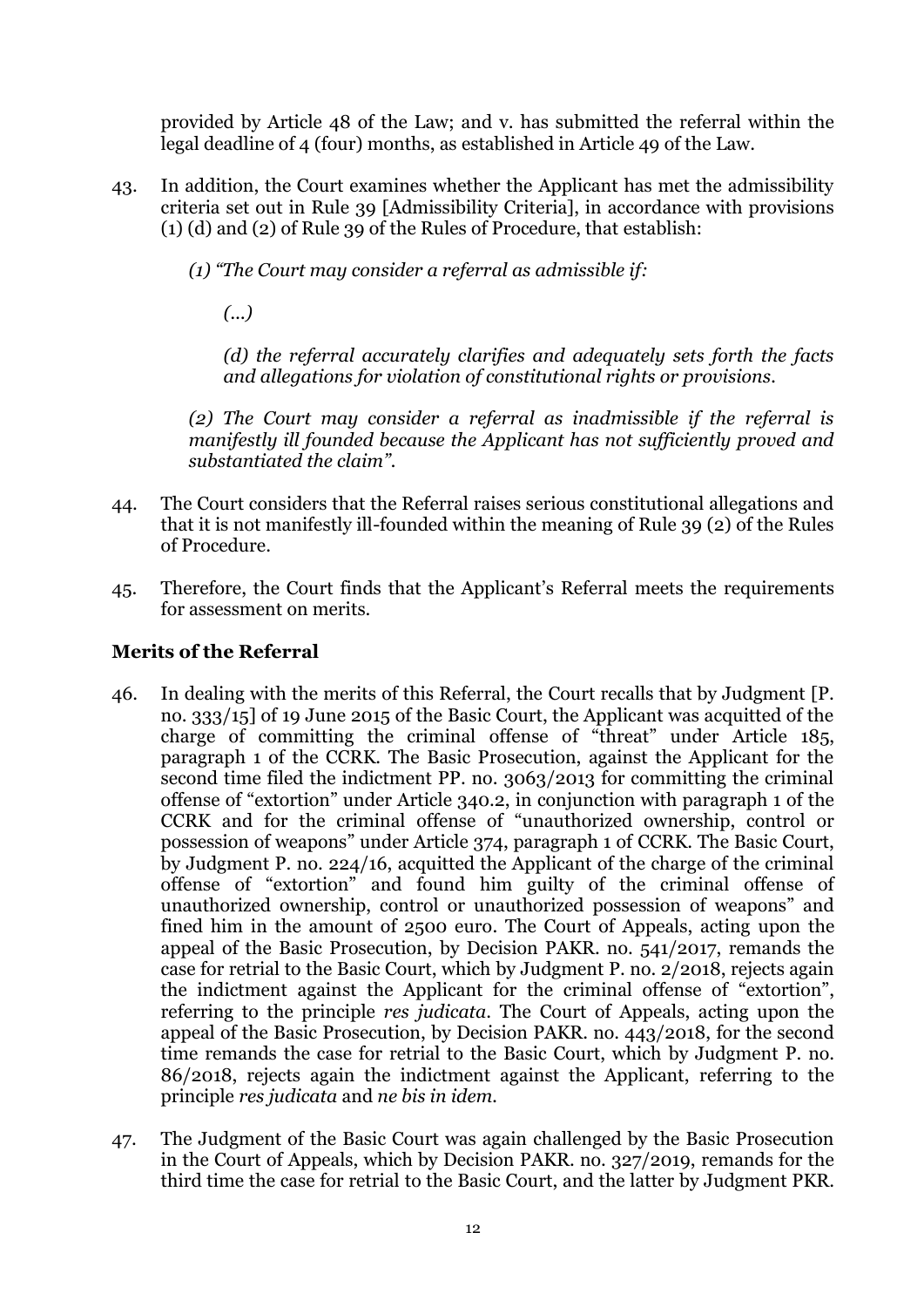no. 3/2020, found the Applicant guilty and sentenced him to suspended sentence for a period of 1 (one) year. Against the Judgment of the Basic Court, an appeal was filed by the Basic Prosecution, but only regarding the length of the sentence imposed, in which case the Court of Appeals, by Judgment PAKR. no. 179/2021, modified the Judgment of the Basic Court, increasing the sentence from 1 (one) year, of the suspended sentence, to 3 (three) years of effective imprisonment. The Applicant against this Judgment filed a request for protection of legality with the Supreme Court, which by challenged Judgment PML. no. 310/2021, rejected the request for protection of legality and upheld the judgments of the lower instances, leaving in force the sentence imposed on the Applicant with effective imprisonment for a period of 3 (three) years.

48. Regarding the Judgment [PML. no. 310/2021] of 14 September 2021, of the Supreme Court, the Court recalls that the Applicant alleges that the Supreme Court has violated his fundamental rights and freedoms guaranteed by Article 31 [Right to Fair and Impartial Trial] of the Constitution , in conjunction with Article 6 (Right to a fair trial) of the ECHR, for violating (i) the impartiality of the court and (ii) the right to a reasoned court decision.

## *i. The Court's assessment regarding the impartiality of the trial*

#### *a) General Principles*

- 49. In dealing with the Applicant's first allegation relating to the right to a "fair" and "impartial trial", the Court will apply the case law of the ECtHR, on the basis of which it, pursuant to Article 53 [Interpretation of Human Rights Provisions] of the Constitution, is obliged to interpret the fundamental rights and freedoms guaranteed by the Constitution. Therefore, with regard to the interpretation of the allegations of violation of Article 31 of the Constitution in conjunction with Article 6.1 of the ECHR, the Court will refer to the case law of the ECtHR as well as its consolidated case law.
- 50. In this regard, the Court recalls that the impartiality of a tribunal under Article 31 of the Constitution in conjunction with Article 6 of ECHR, based on the consolidated case law of the ECtHR, must be determined according to (i) a subjective test, that is on the basis of the personal conviction and behaviour of a particular judge implying that a judge may have had personal prejudice or bias in a particular case; and (ii) an objective test, that is ascertaining whether the court, *inter alia,* its composition offered guarantees sufficient to exclude any legitimate doubt in this respect (See, *inter alia*, ECtHR cases, *Miracle Europe KFT v. Hungary*, Judgment of 12 April 2015, paragraphs 54 and 55, *Gautrin and Others v. France*, Judgment of 20 May 1998, paragraph 58, *San Leonard Band Club v. Malta* Judgment of 29 July 2004, paragraph 58, *Thomann v. Switzerland*, Judgment of 10 June 1996, paragraph 30, *Wettstein v. Switzerland*, Judgment of 21 December 2000, paragraph 42, *Korzeniak v Poland*, Judgment of 10 January 2017, paragraph 46; and case of the Court KI06/12, Applicant *Bajrush Gashi*, Judgment of 9 May 2012, paragraph 45, as well as the joint cases of the Court KI187/18 and KI11/19, Applicant *Muhamet Idrizi*, Judgment of 29 July 2019, paragraph 50).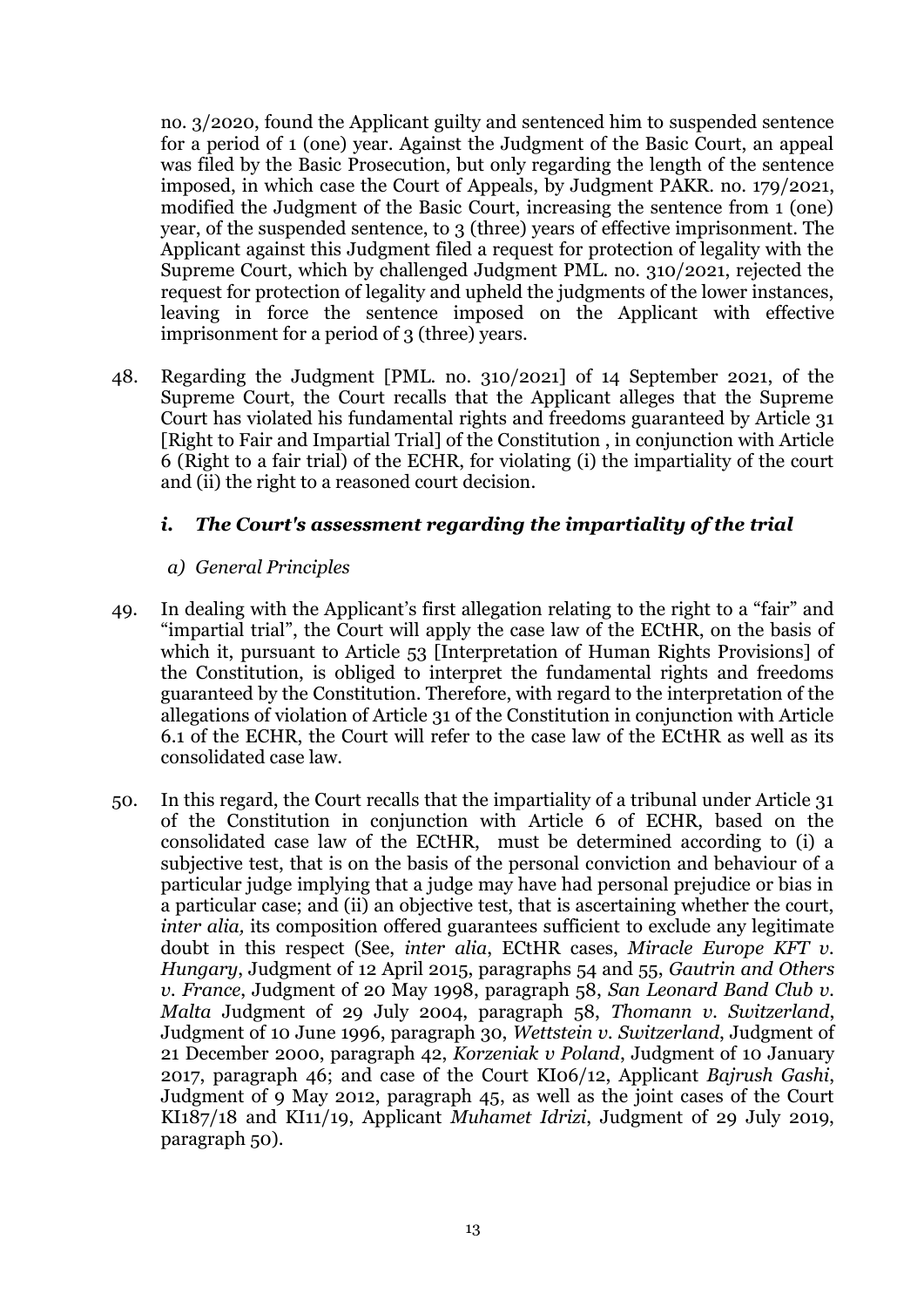- 51. More specifically, as regards the subjective test, based on the ECtHR case law, personal impartiality of a judge must be presumed until there is proof to the contrary. (See, *inter alia*, ECtHR cases, *Mežnarić v. Croatia*, Judgment of 30 November 2005, paragraph 30; *Padovani v. Italy*, Judgment of 26 February 1993, paragraph 26; *Morel v. France*, paragraph 41; *San Leonard Band Club v. Malta*, cited above, paragraph 59; *Hauschildt v. Denmark*, Judgment of 24 May 1989, paragraph 47; *Driza v. Albania*, Judgment of 13 November 2007, paragraph 75; and *Korzeniak v. Poland*, cited above, paragraph 47). As regards the type of proof required to prove such a thing, the ECtHR, for example, sought to ascertain whether a judge has displayed hostility or ill will for personal reasons. However, to decide whether in a particular case there is sufficient basis to determine that a particular judge is not impartial, the Applicant's point of view is important, but not decisive. (See, *inter alia*, ECtHR case, *De Cubber v. Belgium*, Judgment of 26 October 1984, paragraph 25). However, the principle that a tribunal shall be presumed to be free of personal prejudice or partiality is longestablished in the case-law of the ECtHR. (See, ECtHR cases, *Kyprianou v. Cyprus*, cited above, paragraph 119; *Micallef v. Malta*, Judgment of 15 October 2009, paragraphs 93-94; and *Tozicka v. Poland*, Judgment of 24 July 2012, paragraph 33, as well as the joint cases of the Court KI187/18 and KI11/19, Applicant *Muhamet Idrizi*, Judgment of 29 July 2019, paragraph 51).
- 52. Furthermore, according to the case law of the ECtHR, while in some cases it may be difficult to procure evidence with which to rebut the presumption of the judge's subjective impartiality, the criteria and requirements of objective impartiality provides a further important guarantee for an impartial trial. (See case of ECtHR *Micallef v. Malta*, cited above, paragraphs 95 and 101). It must be noted, that in the vast majority of cases raising impartiality issues the ECtHR has focused and found violations in the aspect of the objective test. (See also case of ECtHR, *Ramos Nunes de Carvalho and Sá v. Portugal*, Judgment of 6 November 2018, paragraph 146; and *Korzeniak v. Poland*, cited above, paragraph 48, as well as the joint cases of the Court KI187/18 and KI11/19, Applicant *Muhamet Idrizi*, Judgment of 29 July 2019, paragraph 52).
- 53. As to the objective test, the Court notes that based on the ECtHR case law, when it is applied on a trial panel, it must be determined whether, quite apart from the judge's personal conduct, there are ascertainable facts which may raise doubts as to impartiality of the court. In this respect even appearances may be of a certain importance or, because *"justice must not only be done, it must also be seen to be done*". (In this context, see, *inter alia*, ECtHR cases, *De Cubber v. Belgium*, cited above, paragraph 26). What is at stake is the confidence which the courts in a democratic society must inspire in the public. (See, *inter alia*, ECtHR cases, *Castillo Algar v. Spain*, Judgment of 28 October 1998, paragraph 45; *San Leonard Band Club v. Malta*, cited above, paragraph 60; and *Golubović v. Croatia*, cited above, paragraph 49). Thus, any judge in respect of whom there is a legitimate reason to fear a lack of impartiality must withdraw. (See, ECtHR case, *Micallef v. Malta,* cited above, paragraph 98, as well as the joint cases of the Court KI187/18 and KI11/19, Applicant *Muhamet Idrizi*, Judgment of 29 July 2019, paragraph 53).
- 54. The case law of the ECtHR further provides that situations in which issues of lack of impartiality may be raised may be of (i) functional nature; and (ii) personal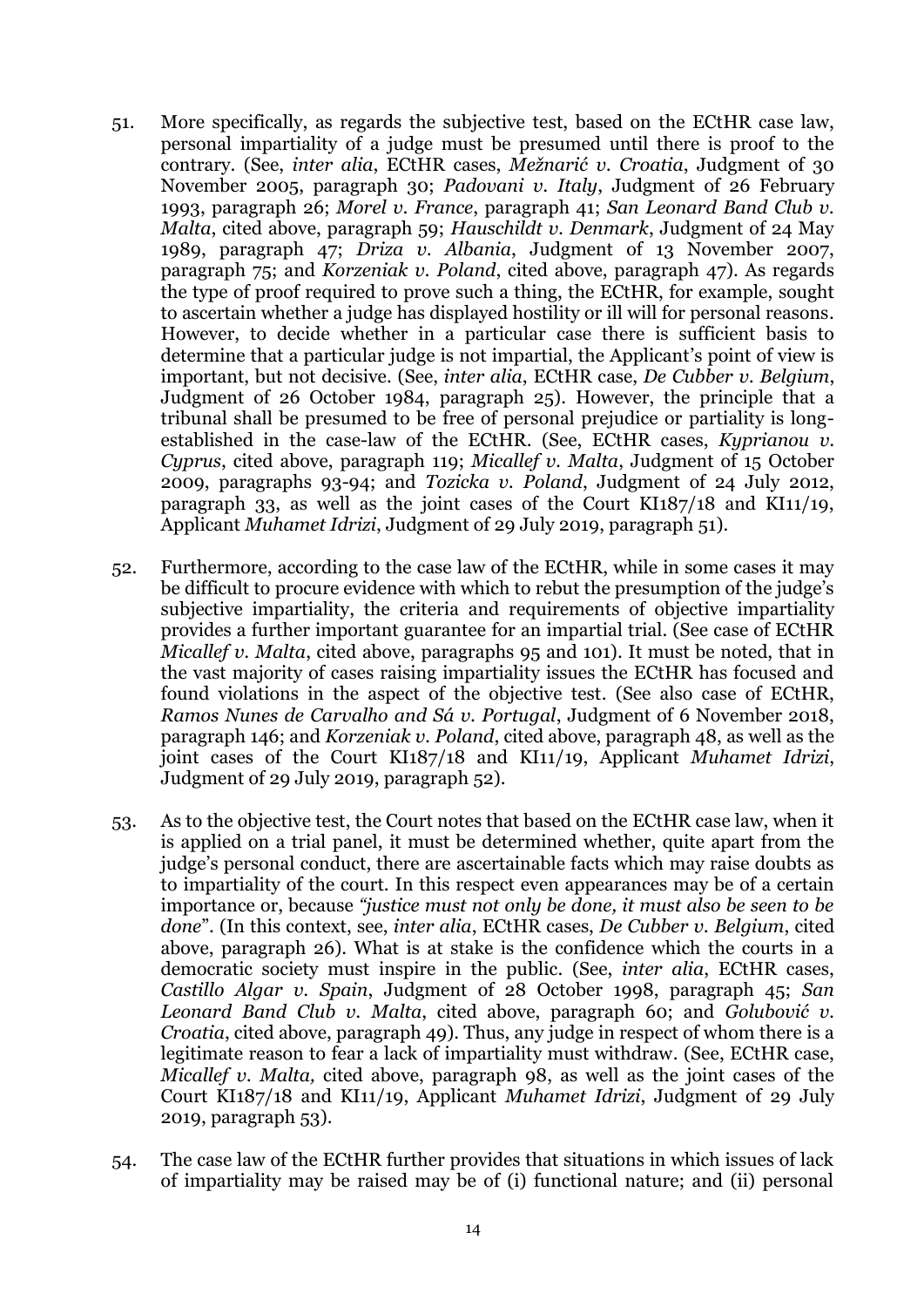nature. The first one relates to the exercise of various functions within a judicial proceeding by the same person or hierarchical or other nature between the judge and other actors in the particular judicial process. With regard to the latter, the level and nature of this connection should be examined. These situations of a functional nature may include examples of cases in which were carried out (i) advisory and judicial functions (in this context, see, *inter alia*, cases of ECtHR *Procola v. Luxembourg*, Judgment of 8 September 1995, paragraph 45, *Kleyn and Others v. the Netherlands*, Judgment of 6 May 2003, paragraph 200; *Sacilor Lormines v. France*, Judgment of 9 November 2006, paragraph 74); (ii) judicial and extra-judicial (in this context, see, *inter alia*, ECtHR case, *McGonnell v. the United Kingdom*, Judgment of 8 February 2000, paragraphs 52-57); and (iii) various court cases. In this context, the ECtHR emphasizes that the assessment of whether the participation of the same judge at different stages of the trial may have resulted in a violation of the requirements related to the impartiality of the court, should be assessed case by case and depending on the circumstances of each case. The second, namely, issues of personal nature, are mainly related to the conduct of a judge regarding a case or the existence of links with one of the parties or his/her representative in one case. (See further in this context, the ECtHR Guideline of 30 April 2019, on Article 6 of the ECHR, Right to a Fair Trial (criminal aspect), Part IV. General Guarantees: Procedural Criteria, C. Independence and Impartiality, 2. Impartial Court, a. Criteria for the assessment of impartiality (see, in this context the joint cases of Court KI187/18 and KI11/19, Applicant *Muhamet Idrizi*, Judgment of 29 July 2019, paragraph 54).

#### *b) Application of general principles in the circumstances of the concrete case*

- 55. In applying those principles in the context of the circumstances of the present case, the Court recalls that the Applicant alleges that precisely the exercise of different functions of a judge within the same court process, namely the fact that Judge M.M. had participated 3 (three) times in the trial of this criminal case, and twice as the presiding judge of the Panel in the Court of Appeals in issuing decisions [PAKR. no. 541/2017], of 26 December 2017 and [PAKR. no. 443/2018] of 9 October 2018, and most recently as a member of the Panel in the Supreme Court in rendering the challenged Judgment [PML. no. 310/2021] of 14 September 2021, actions which according to the Applicant, have resulted in violation of his right to "*fair and impartial trial*".
- 56. In this context and based on the case law of the ECtHR, the Court will first examine the Applicant's allegations concerning the impartiality of the court under the criteria of the subjective test.
- 57. The Court reiterates that with regard to the subjective test, the judge's personal impartiality must be presumed until proven otherwise. The Applicant has not submitted any evidence which could call into question the impartiality of Judge M.M. Consequently, the Court finds that in rendering Judgment [PML. no. 310/2021] of 14 September 2021, no facts can support the finding that the court was not impartial in terms of the subjective test.
- 58. Therefore in the following, in accordance with the principles of case law of the ECtHR, and as an additional guarantee for the circumstances of the present case, the Court will examine the Applicant's allegations under the criteria of the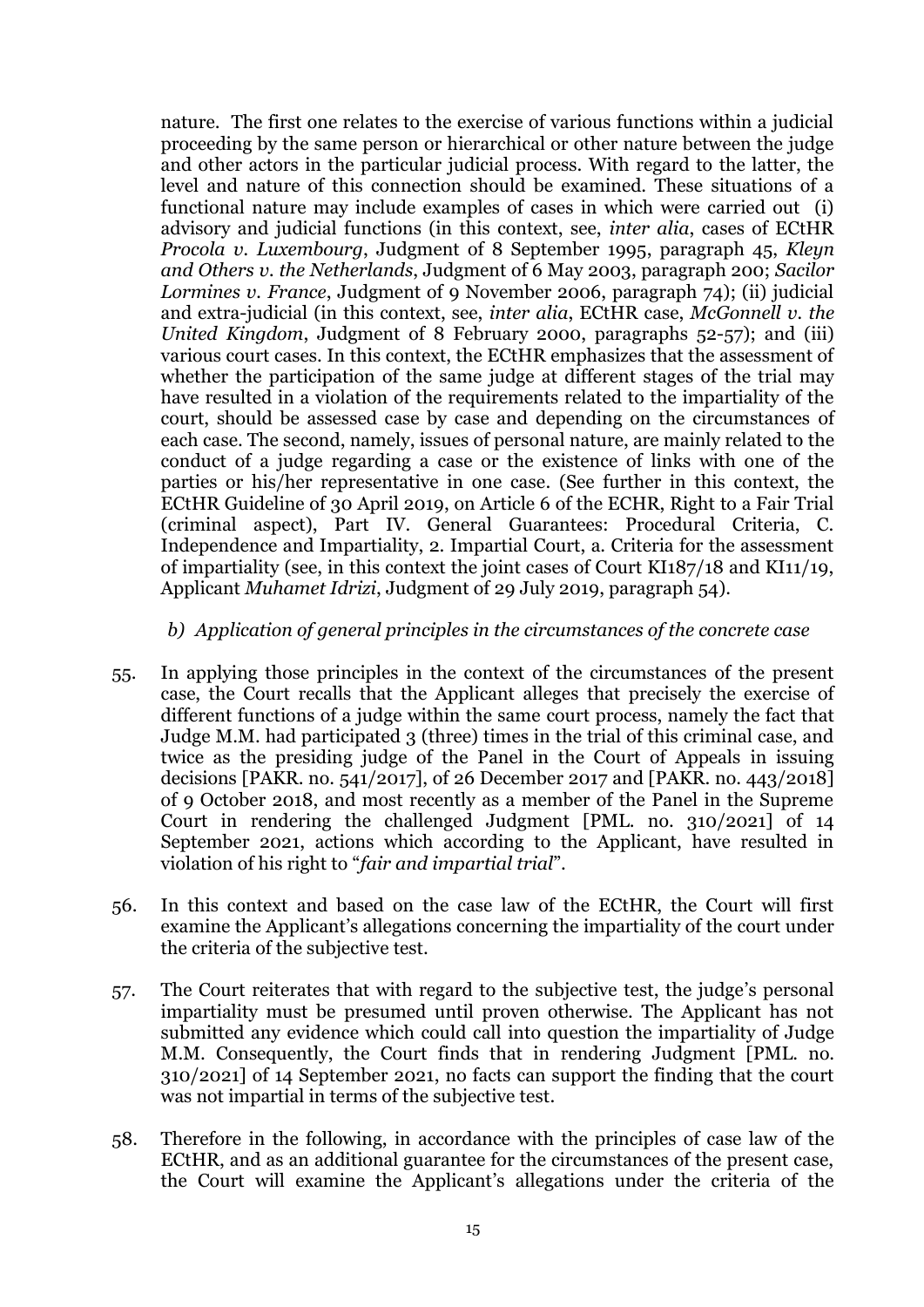objective test and initially (i) whether the circumstances of the present case may raise legitimate doubts on the part of the Applicant regarding the impartiality of the court and whether this is the case; and (ii) whether these suspicions are objectively justifiable. The determination of these issues is done in each case separately. (See, in this regard, ECtHR cases, *Mežnarić v. Croatia*, cited above, paragraph 31; *Ferrantelli and Santangelo v. Italy*, Judgment of 7 August 1996, paragraph 58; *Wettstein v. Switzerland*, cited above, paragraph 44; and *San Leonard Band Club v. Malta*, cited above, paragraph 60; *Korzeniak v. Poland*, cited above, paragraph 49 and *Tozicka v. Poland*, cited above, paragraph 33, as well as the joint cases of the Court KI187/18 and KI11/19, Applicant *Muhamet Idrizi*, Judgment of 29 July 2019, paragraph 58).

- 59. In this respect, and as stated above, the exercise of various functions within the same judicial process by the same judge, and which relates to the circumstances of the present case, presents categories of issues of a functional nature which are relevant in the assessment of the impartiality of a court. In such cases, the ECtHR has in principle held that there are legitimate doubts as to the impartiality of the court (see, *inter alia*, the case of the ECtHR, *Korzeniak v. Poland*, cited above, paragraphs 51 and 52). The Court will hold the same position as well. Consequently, based on the case law of the ECtHR, the Court will in the following assess whether such doubts, in the circumstances of the present case, can be objectively justified.
- 60. In terms of assessing legitimate doubts in the context of circumstances where a judge has exercised more than one function within the same judicial case, two categories of cases are relevant. First, special attention should be paid to the characteristics of the law and the rules applicable to a particular case (See*, inter alia*, ECtHR cases, *Warsicka v. Poland*, Judgment of 16 January 2007, paragraph 40; *Toziczka v. Poland*, Judgment of 24 July 2012, paragraph 36; and *Korzeniak v. Slovakia*, cited above, paragraph 50). In this context, the ECtHR has emphasized that organizational issues are also important (See, *inter alia*, the case of the ECtHR, *Piersack v. Belgium*, Judgment of 1 October 1982, paragraph 30). For example, the existence of procedures that ensure impartiality, namely the rules and procedures that also govern the withdrawal/exclusion of a judge, are relevant factors (see ECtHR cases, *Pfeifer and Plankl v. Austria*, Judgment of 25 February 1992, paragraph 6; *Oberschlick v. Austria* (no. 1), Judgment of 23 May 1991, paragraph 50; and *Pescador Valero v. Spain*, Judgment of 24 September 2003. paragraphs 24-29). Secondly, it is necessary to assess whether the interrelationship between the issues relating to the content dealt with by the same judge at different stages of the proceedings is so close/evident that it casts doubt on the impartiality of the judge who participated in the decision-making during these stages. This determination is also made on a case-by-case basis and taking into account their specific characteristics and circumstances (See, *inter alia*, the ECtHR cases, *Warsicka v. Poland*, cited above, paragraph 40; *Toziczka v. Poland*, cited above, paragraph 36; and *Korzeniak v. Slovakia*, cited above, paragraph 50, as well as the joint cases of the Court KI187/18 and KI11/19, Applicant *Muhamet Idrizi*, Judgment of 29 July 2019, paragraph 60).
- 61. In this respect, the Court, in the light of the ECtHR case law elaborated above, must first address the legal and regulatory issues. The Court recalls that the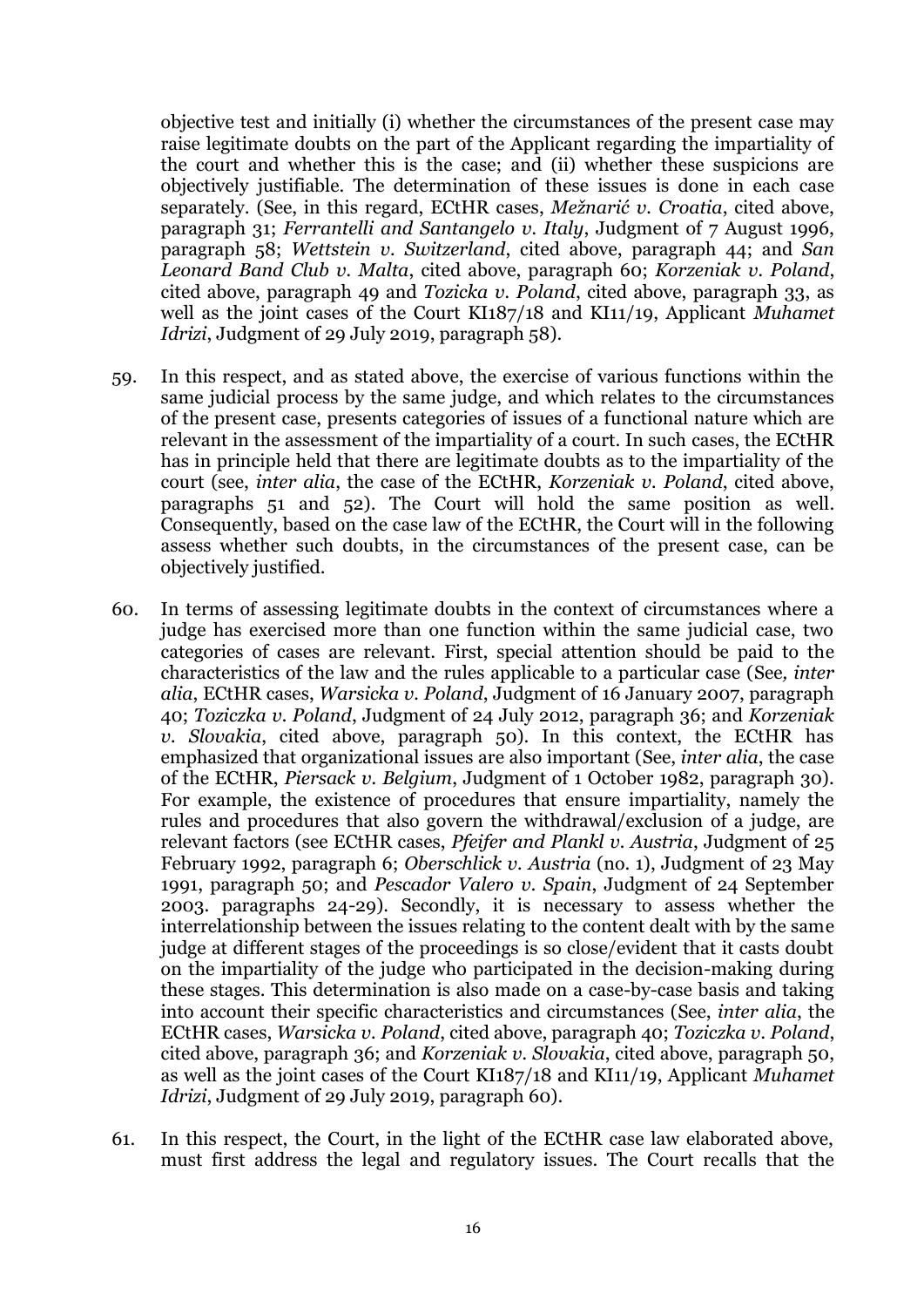procedures governing the withdrawal/exclusion of a judge from decision-making are of a particular importance.

62. In this context, the Court notes that in the Applicant's case in the proceedings which concern the requests for protection of legality, the Supreme Court has applied the provisions of the CPCRK. The latter, in Articles 39 and 40 (Procedure for Disqualification) thereof, specifically regulates the circumstances in which judges are excluded from the decision-making process. The Court emphasizes that paragraph 2 of Article 39 of the CPCRK, which violation is alleged by the Applicant, establishes that:

> *"A judge shall be excluded as the single trial judge, presiding trial judge, a member of the trial panel, a member of the appellate panel or Supreme Court panel if he or she has participated in previous proceedings in the same criminal case, except for a judge serving on a special investigative opportunity panel. However, a judge shall not be excluded where he or she has only been involved in previous proceedings in the same criminal case as a member of a review panel".*

- 63. The Court, based on the case file, notes that in the circumstances of the present case, Judge M.M. participated 3 (three) times in the decision-making of this criminal case and that 2 (two) times at different court instances. She was initially, in a capacity of a presiding judge of the panel of the Court of Appeals, part of the decision-making in the Decision [PKRK. no. 541/2017] of 26 December 2017 and Decision [PKRK. no. 443/2018] of 9 October 2018, in the capacity of member of the Review Panel participated in rendering the challenged Judgment [PML. no. 310/21] of the Supreme Court, of 14 September 2021.
- 64. In this context, the Court notes that the content of paragraph 2 of Article 39 of the CPCRK, namely "*participation in previous proceedings in the same criminal case*", is applicable in the circumstances of the present case, and based on this phrase, Judge M.M. had to be excluded from decision-making in the relevant panel of the Supreme Court. Furthermore, Judge M.M., in the previous decisionmaking procedure, was the presiding judge of the Review Panel in the Court of Appeals, where she participated in rendering the decisions of 26 December 2017 and 9 October 2018, by which the case was remanded for retrial with regard to the acquittal part of the accused, namely the Applicant.
- 65. The Court also notes that in such circumstances, the disqualification of a judge is not necessarily dependent on the parties' request in the proceedings. On the basis of the provisions of the CPCRK, the judge himself should seek his/her disqualification from decision-making. This is stipulated in Articles 39 to 42 of the CPCRK, and is also supported by the ECtHR case law, which, by emphasizing the importance of the perception and confidence that courts have to reflect in public in a democratic society, have repeatedly stated that any judge who believes that his or her participation in a court case may raise doubts about the impartiality of the court, should be excluded from decision-making.
- 66. Moreover, the Court also recalls that the procedure relating to the protection of legality does not provide for a public procedure in which the Applicant may participate. This procedure is based on written submissions only. Therefore, due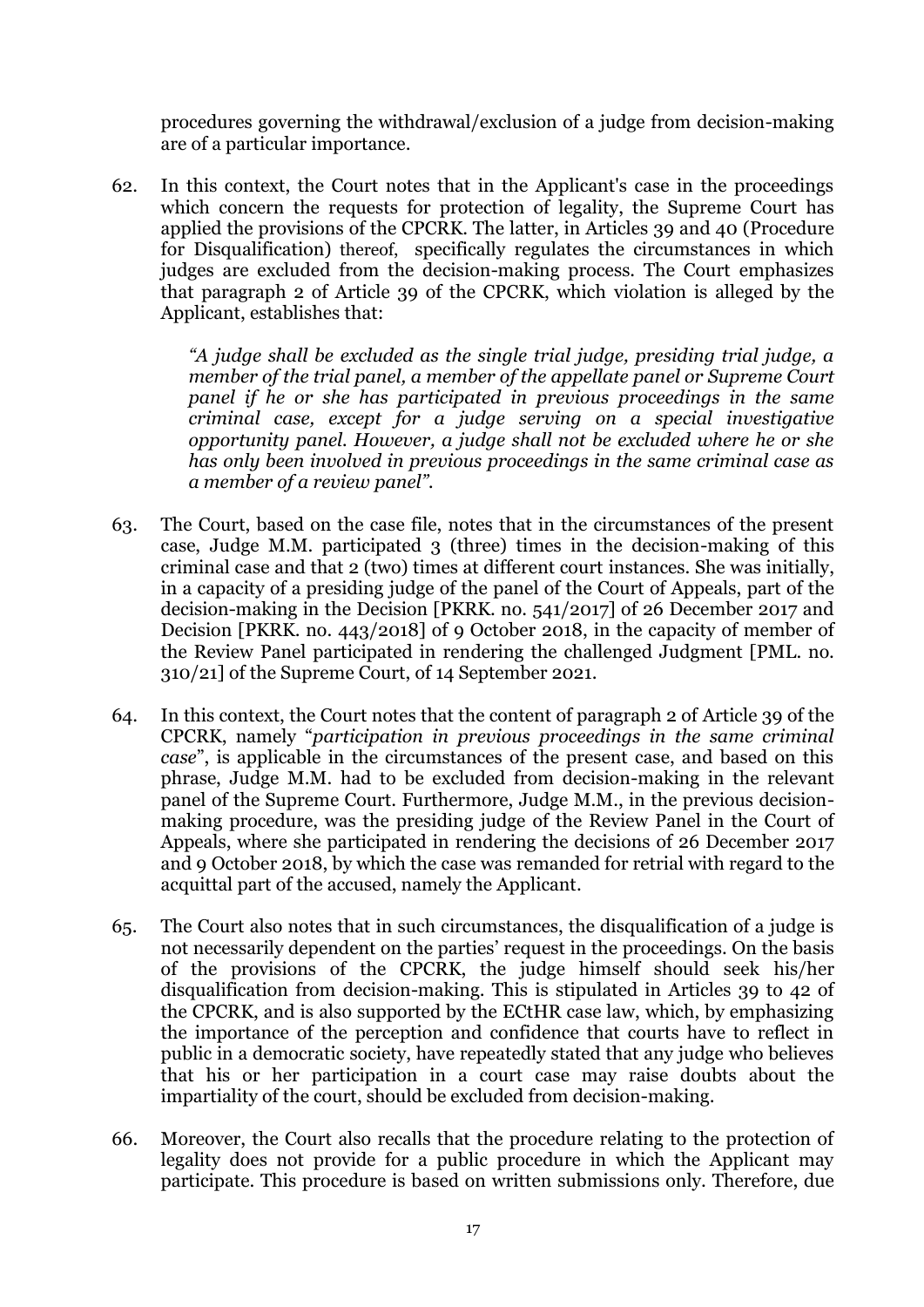to the written nature of the proceedings, neither the Applicant nor his defence counsel could have known until the Supreme Court had rendered the decision that the same judge who was presiding judge of panel in the Court of Appeals has also taken part in the panel of the Supreme Court, which decided on his request for protection of legality. Therefore, the responsibility for not excluding the respective judge cannot be attributed to the Applicant and it cannot be concluded that he has waived the right to have his case decided by an impartial court (See, in this context, the case of the ECtHR, *Oberschlick v. Austria*, cited above, paragraph 51, and cases of the Court KI06/12, Applicant: *Bajrush Gashi*, cited above, paragraph 36, as well as the joint cases KI187/18 and KI11/19, Applicant *Muhamet Idrizi*, Judgment of 29 July 2019, paragraph 67).

- 67. The Court recalls that the issue of whether the number of judges to decide on the requests for the protection of legality is sufficient or not is a matter entirely under the jurisdiction, and for discussion, if necessary, between the judiciary and other responsible bodies. The primary responsibility for the proper administration of justice rests with the relevant institutions, and organizational issues cannot be used as a justification for disregarding the Constitution (In this context, see the Court's case, KI06/12, Applicant: *Bajrush Gashi*, cited above, paragraph 51; and case K04/11, Applicant: *Supreme Court of Kosovo*, Constitutional review of Articles 35, 36, 37 and 38 of the Law on Expropriation of Immovable Property, No. 03/L-139, Judgment of 1 March 2012, as well as the joint cases KI187/18 and KI11/19, Applicant *Muhamet Idrizi*, Judgment of 29 July 2019, paragraph 68).
- 68. According to the case law of the ECtHR, problems with impartiality may arise, *inter alia*, if, at other stages of the proceedings, the judge has already expressed an opinion on the guilt of the accused (see, in this case, the ECtHR, *Gómez de Liaño y Botella v. Spain*, paragraphs 67-72). In the circumstances of the present case, it is clear that Judge M.M., presiding over the panel at the Court of Appeals, expressed herself against the views of the Basic Court, which had acquitted the Applicant of the indictment. With the fact that the Court of Appeals had remanded the case for retrial to the Basic Court, which at a later stage found the Applicant guilty, based on its recommendations, and same judge then participated, as a member of the panel in the Supreme Court, where the latter by the challenged Judgment [PML. no. 310/2021] of 14 September 2021, upheld Judgment [PAKR. no. 179/2021] of the Court of Appeals of 14 June 2021, in conjunction with Judgment [PKR. no. 3/2020] of the Basic Court, of 12 January 2021, makes the allegation of the Applicant of lack of impartiality of the trial of this criminal case justifiable.
- 69. Consequently and in such circumstances, the Court must find that legitimate doubts as to the impartiality of the court arising as a result of the exercise of the various functions of a judge within a same judicial process are objectively justified. The Court must also ascertain that in rendering the Judgment [PML. No. 310/2021] of 14 September 2021, the Supreme Court was not impartial in the sense of the objective test and that consequently, the Applicant's right to a "*fair and impartial trial*" was violated by an impartial court, as guaranteed by Article 31 of the Constitution in conjunction with Article 6 of the ECHR.
- 70. The Court notes that this conclusion relates exclusively to the challenged Judgment of the Supreme Court, namely Judgment [PML. no. 310/2021] of 14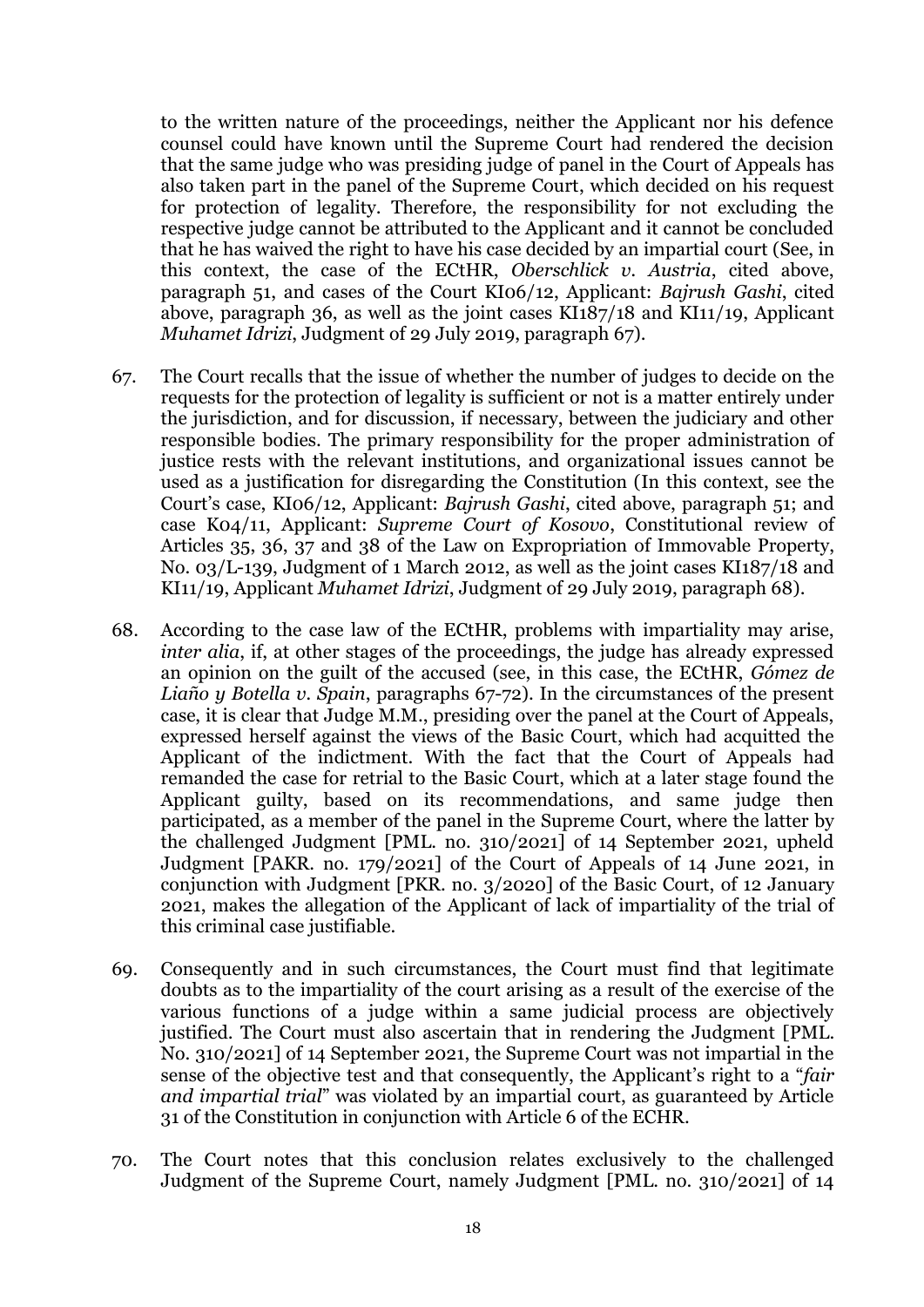September 2021, from the point of view of the impartiality of the court within the meaning of the objective test, and in no way prejudices the outcome of the merits of the case.

## *ii. Regarding other allegations*

71. The Court recalls that the Applicant also raises other allegations regarding the challenged Judgment [PML. no. 310/2021] of 14 September 2021, of the Supreme Court, namely the violation of the right to a reasoned court decision. However, the Court recalls that it has already found a violation of the principle of "impartiality of the court" which is guaranteed by Article 31 of the Constitution and Article 6 of the ECHR, and therefore does not consider it necessary to address this allegation separately, since the challenged Judgment [ PML. no. 310/2021] of 14 September 2021 of the Supreme Court, is declared invalid and remanded for retrial to the Supreme Court, which in the retrial procedure will again address all the allegations of the Applicant, raised in the request for protection of legality, now by a new review panel of the Supreme Court.

## **Assessment of the request for interim measure**

- 72. In this regard, the Court recalls that pursuant to Article 27 (Interim Measures) of the Law, the Court may impose an interim measure on a matter which is the subject of the proceedings (i) if the measure is necessary to avoid risks or irreparable damages; or (ii) whether the taking of such interim measures is in the public interest. These criteria are further specified in paragraph (4) of Rule 57 of the Rules of Procedure.
- 73. The Court notes that the Applicant has requested the imposition of an interim measure to suspend the execution of the sentence of effective imprisonment for a period of 3 (three) years against him, until the Court renders a decision on the Referral. The Court, taking into account the fact that the interim measure is issued and has effect until rendering a final decision by the Court, considers that the request for imposition of an interim measure in the Applicant's case is no longer the subject of the case, as the Court has already decided on the admissibility and merits of the Applicant's Referral. Therefore, the request for interim measure, for the above, is to be rejected.

#### **Conclusions**

- 74. In sum, the Court recalls that by this Judgment, it has declared invalid only the Judgment of the Supreme Court, namely, Judgment [PML. no. 310/2021] of 14 September 2021, rendered as a result of the submission of the request for protection of legality by the Applicant, against the Judgment [PAKR. no. 179/2021], of 14 June 2021 of the Court of Appeals, in conjunction with Judgment [PKR. no. 3/2020], of 12 January 2021 of the Basic Court in Prizren.
- 75. In the circumstances of the present case, the Court has found that Judgment [PML. no. 310/2021] of the Supreme Court, of 14 September 2021 was rendered in violation of Article 31 of the Constitution in conjunction with Article 6 of the ECHR, because (i) it was rendered by the composition of a Panel, which contrary to the relevant provisions to the criminal proceedings, and the case law of the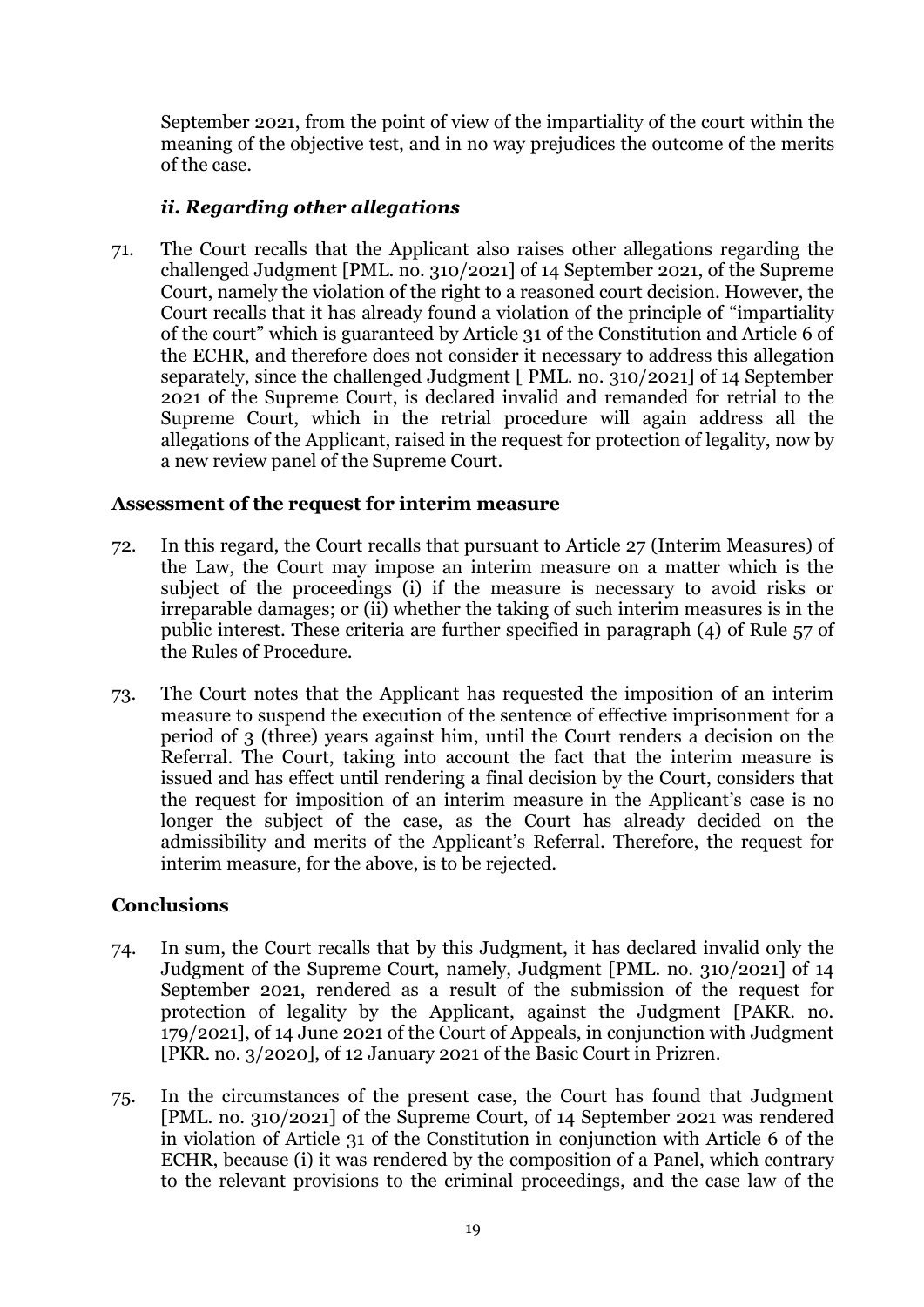ECtHR and the Court, was attended by a judge who was also part of the decisionmaking in the earlier stages of the same criminal case, namely twice in the capacity of presiding judge in the Court of Appeals, when it was decided on the Applicant's criminal charge, and most recently as a member of the Panel, when it was decided on his request for protection of legality in the Supreme Court; and in such circumstances, (ii) legitimate suspicions about the lack of impartiality of the court are objectively justifiable*.*